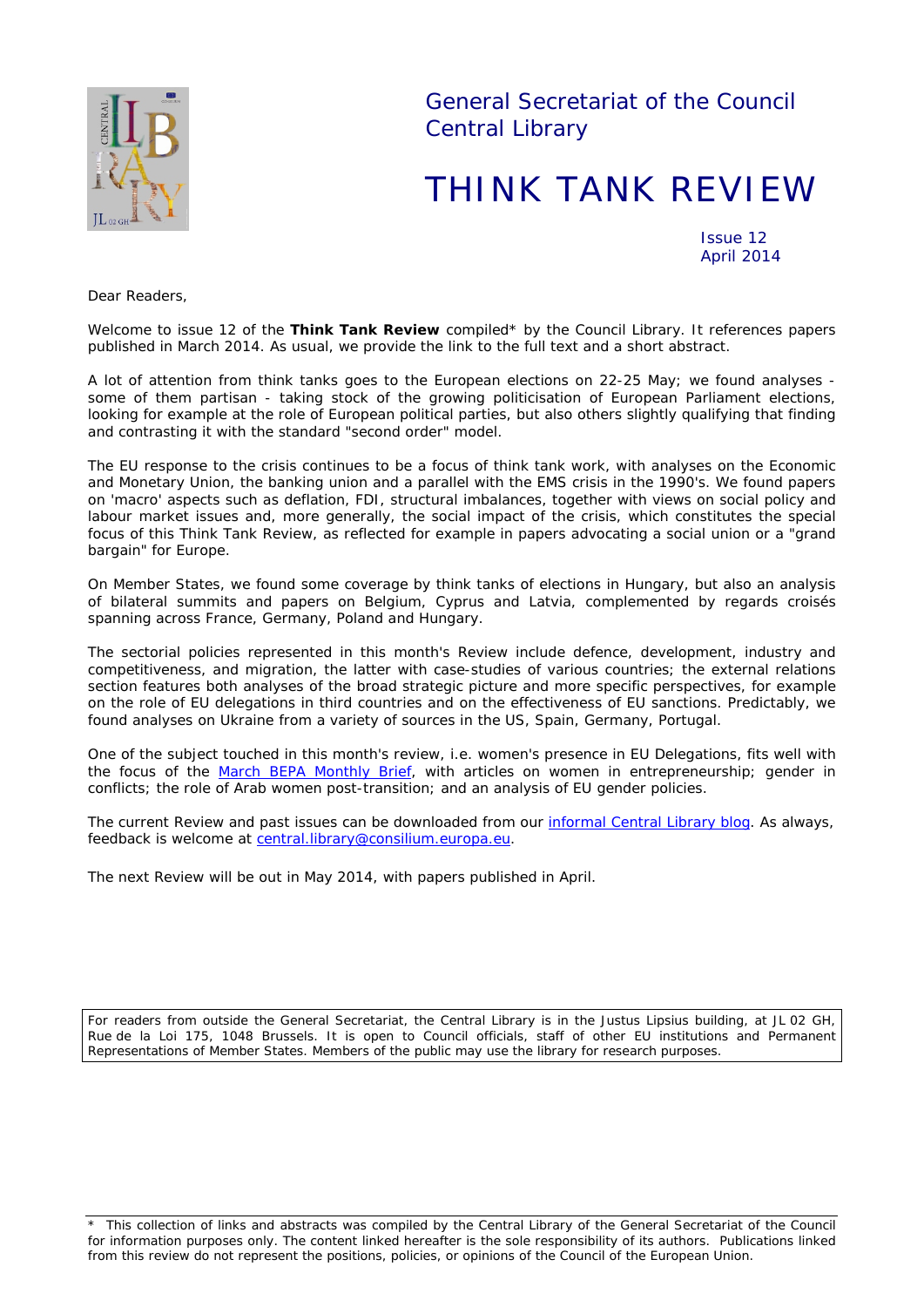# **SECTION 1 - [EU INSTITUTIONS, POLITICS, ECONOMICS](#page-5-0)**

#### *[EU institutions](#page-5-1)*

| ELCANO ROYAL INSTITUTE                                                                                                                                                                                                                                                                           |  |
|--------------------------------------------------------------------------------------------------------------------------------------------------------------------------------------------------------------------------------------------------------------------------------------------------|--|
| The 2014 elections to the European Parliament: towards truly European elections?                                                                                                                                                                                                                 |  |
| EGMONT - ROYAL INSTITUTE FOR INTERNATIONAL RELATIONS                                                                                                                                                                                                                                             |  |
|                                                                                                                                                                                                                                                                                                  |  |
| FOUNDATION FOR EUROPEAN PROGRESSIVE STUDIES                                                                                                                                                                                                                                                      |  |
|                                                                                                                                                                                                                                                                                                  |  |
|                                                                                                                                                                                                                                                                                                  |  |
| INSTITUTE FOR INTERNATIONAL AND EUROPEAN AFFAIRS                                                                                                                                                                                                                                                 |  |
|                                                                                                                                                                                                                                                                                                  |  |
| ISTITUTO PER GLI STUDI DI POLITICA INTERNAZIONALE                                                                                                                                                                                                                                                |  |
|                                                                                                                                                                                                                                                                                                  |  |
|                                                                                                                                                                                                                                                                                                  |  |
| $\mathbf{A}$ and $\mathbf{A}$ and $\mathbf{A}$ and $\mathbf{A}$ and $\mathbf{A}$ and $\mathbf{A}$ and $\mathbf{A}$ and $\mathbf{A}$ and $\mathbf{A}$ and $\mathbf{A}$ and $\mathbf{A}$ and $\mathbf{A}$ and $\mathbf{A}$ and $\mathbf{A}$ and $\mathbf{A}$ and $\mathbf{A}$ and $\mathbf{A}$ and |  |

#### *[Member States and European economies](#page-6-4)*

| CEPII                                                                                           |  |
|-------------------------------------------------------------------------------------------------|--|
|                                                                                                 |  |
| <b>DEMOS</b>                                                                                    |  |
|                                                                                                 |  |
| CENTRE FOR EUROPEAN POLICY STUDIES                                                              |  |
|                                                                                                 |  |
| ELCANO ROYAL INSTITUTE                                                                          |  |
|                                                                                                 |  |
| La imagen de los países del sur de Europa según los tuiteros influyentes en economía política 8 |  |
|                                                                                                 |  |
| KIEL INSTITUTE FOR THE WORLD ECONOMY                                                            |  |
|                                                                                                 |  |
| <b>FABIAN SOCIETY</b>                                                                           |  |
|                                                                                                 |  |
| GERMAN INSTITUTE FOR ECONOMIC RESEARCH                                                          |  |
| Schwache Preisentwicklung und Deflationsgefahr im Euroraum: Grenzen der konventionellen         |  |
|                                                                                                 |  |
| JERUSALEM FORUM ON REGULATION & GOVERNANCE                                                      |  |
| Strategic behaviour and crisis-driven change in regulation and governance of the European       |  |
|                                                                                                 |  |
| NOTRE EUROPE - JACQUES DELORS INSTITUTE                                                         |  |
|                                                                                                 |  |
| ISTITUO AFFARI INTERNAZIONALI                                                                   |  |
| The "relative" importance of EMU macroeconomic imbalances in the macroeconomic                  |  |
|                                                                                                 |  |
| <b>EMU / Banking Union</b>                                                                      |  |
| INSTITUT DER DEUTSCHEN WIRTSCHAFT KÖLN                                                          |  |
| IW-Bankenmonitor: Bringt die Bankenprüfung der Europäischen Zentralbank das Vertrauen           |  |
|                                                                                                 |  |
| <b>BRUEGEL</b>                                                                                  |  |

| European Central Bank accountability: how the monetary dialogue could be improved 11 |  |
|--------------------------------------------------------------------------------------|--|
| CENTRE FOR EUROPEAN POLICY STUDIES                                                   |  |
| Inflation-targeting, flexible exchange rates and macroeconomic performance since the |  |
|                                                                                      |  |
| FRIEDRICH-EBERT-STIFTUNG                                                             |  |
|                                                                                      |  |
| INSTITUTO PORTUGUÊS DE RELAÇÕES INTERNACIONAIS                                       |  |
| Pragmatismo e reforma numa UE mais coesa: a propósito da união bancária 11           |  |
| CHATHAM HOUSE / ELCANO ROYAL INSTITUTE / AREL                                        |  |
|                                                                                      |  |
|                                                                                      |  |

[Cross-country insurance mechanisms in currency unions..........................................................](#page-9-8) 10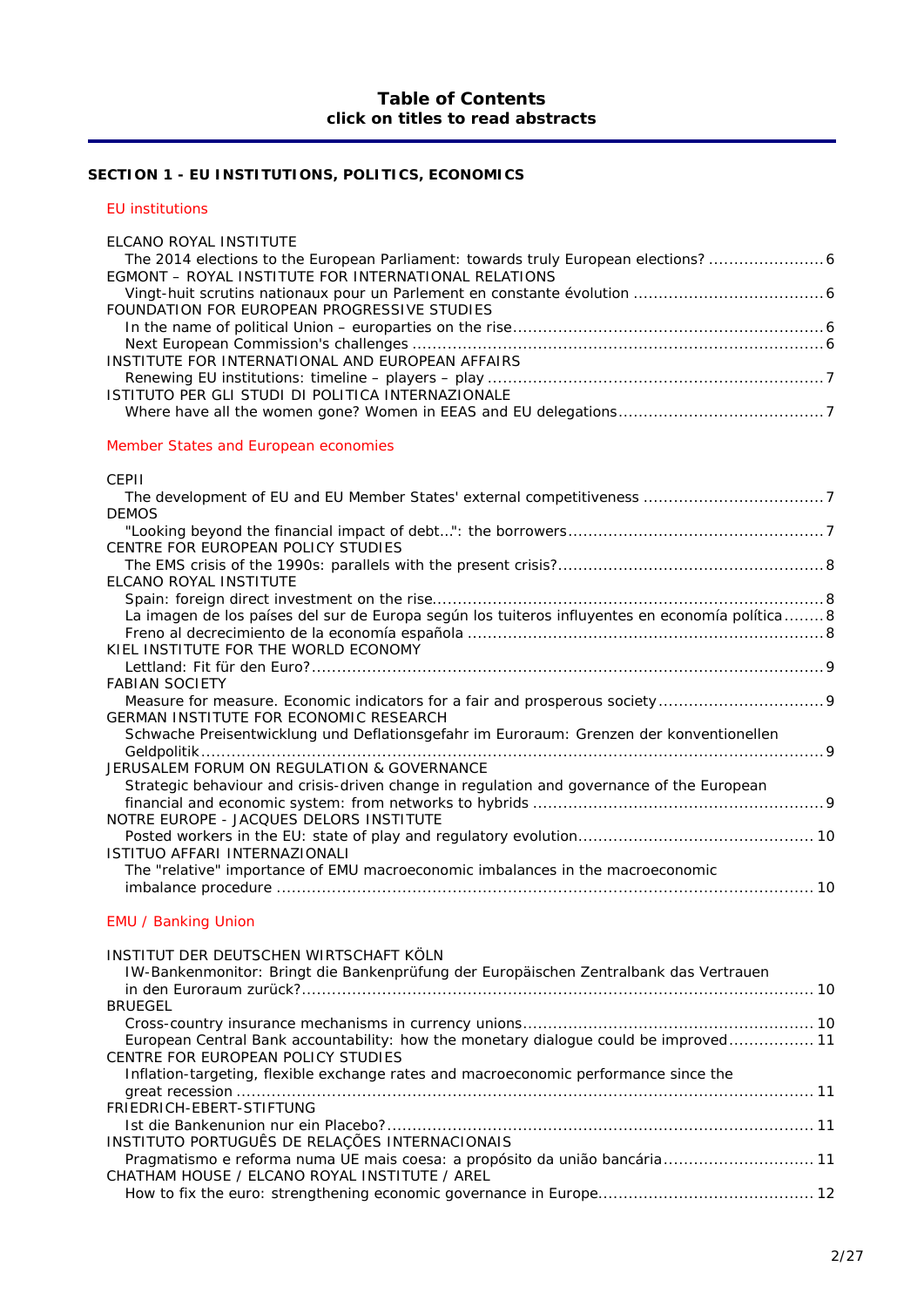| EGMONT - ROYAL INSTITUTE FOR INTERNATIONAL RELATIONS<br>What future for the Eurozone? Combining discipline, solidarity and institutional reforms 12                                                                                                                                                              |
|------------------------------------------------------------------------------------------------------------------------------------------------------------------------------------------------------------------------------------------------------------------------------------------------------------------|
| Labour market                                                                                                                                                                                                                                                                                                    |
| ECONOMIC POLICY INSTITUTE / HANNS SEIDEL STIFTUNG<br>Labour market trends in Bulgaria and the CEE region - overview and perspectives  12                                                                                                                                                                         |
| <b>EU Member States</b>                                                                                                                                                                                                                                                                                          |
| ELCANO ROYAL INSTITUTE<br>Las relaciones estratégicas entre España y sus socios europeos: el futuro de las cumbres<br>EGMONT - ROYAL INSTITUTE FOR INTERNATIONAL RELATIONS<br>The Belgian parliaments and EU affairs: the reasons behind their limited involvement  13<br>INTERNATIONAL CRISIS GROUP             |
| <b>EU</b> policies                                                                                                                                                                                                                                                                                               |
| EUROPEAN POLICY CENTRE<br>Sharing the same vision - The cornerstone of a new industrial policy for Europe 13<br>INSTITUTE FOR EUROPEAN ENVIRONMETAL POLICY<br>Review of the balance of competences - agriculture. Response from the Institute for                                                                |
| Development policy                                                                                                                                                                                                                                                                                               |
| KONRAD ADENAUER STIFTUNG<br>Development cooperation in times of global power shift - thoughts on changing the concept                                                                                                                                                                                            |
| Migration                                                                                                                                                                                                                                                                                                        |
| <b>MIGRATION POLICY INSTITUTE</b><br>The future of immigrant integration in Europe: mainstreaming approaches for inclusion 15<br>A precarious position: the labour market integration of new immigrants in Spain  15<br>A tumultuous decade: employment outcomes of immigrants in the Czech Republic 15<br>CEPII |
| <b>BRUEGEL</b>                                                                                                                                                                                                                                                                                                   |
| CENTRE FOR EUROPEAN POLICY STUDIES                                                                                                                                                                                                                                                                               |
| EGMONT - ROYAL INSTITUTE FOR INTERNATIONAL RELATIONS                                                                                                                                                                                                                                                             |
| From Lampedusa to the Post-Stockholm Programme: difficult European solidarity in the field                                                                                                                                                                                                                       |
| GERMAN MARSHALL FUND OF THE UNITED STATES<br>Speed bumps and accelerators: emerging issues in transatlantic border management  16                                                                                                                                                                                |
| <b>Energy and environment</b>                                                                                                                                                                                                                                                                                    |
| INSTITUT DER DEUTSCHEN WIRTSCHAFT KÖLN<br>Erhöhung der EEG-Kosten als Investitionshemmnis für stromintensive Unternehmen 17<br>EGMONT - ROYAL INSTITUTE FOR INTERNATIONAL RELATIONS                                                                                                                              |
| FRIEDRICH-EBERT-STIFTUNG                                                                                                                                                                                                                                                                                         |
| GERMAN INSTITUTE FOR ECONOMIC RESEARCH<br>Regulation, innovation and technology diffusion - evidence from building energy efficiency                                                                                                                                                                             |
| GERMAN MARSHALL FUND OF THE UNITED STATES                                                                                                                                                                                                                                                                        |
| Creative destruction in the energy sector: from disruption to transformation  18                                                                                                                                                                                                                                 |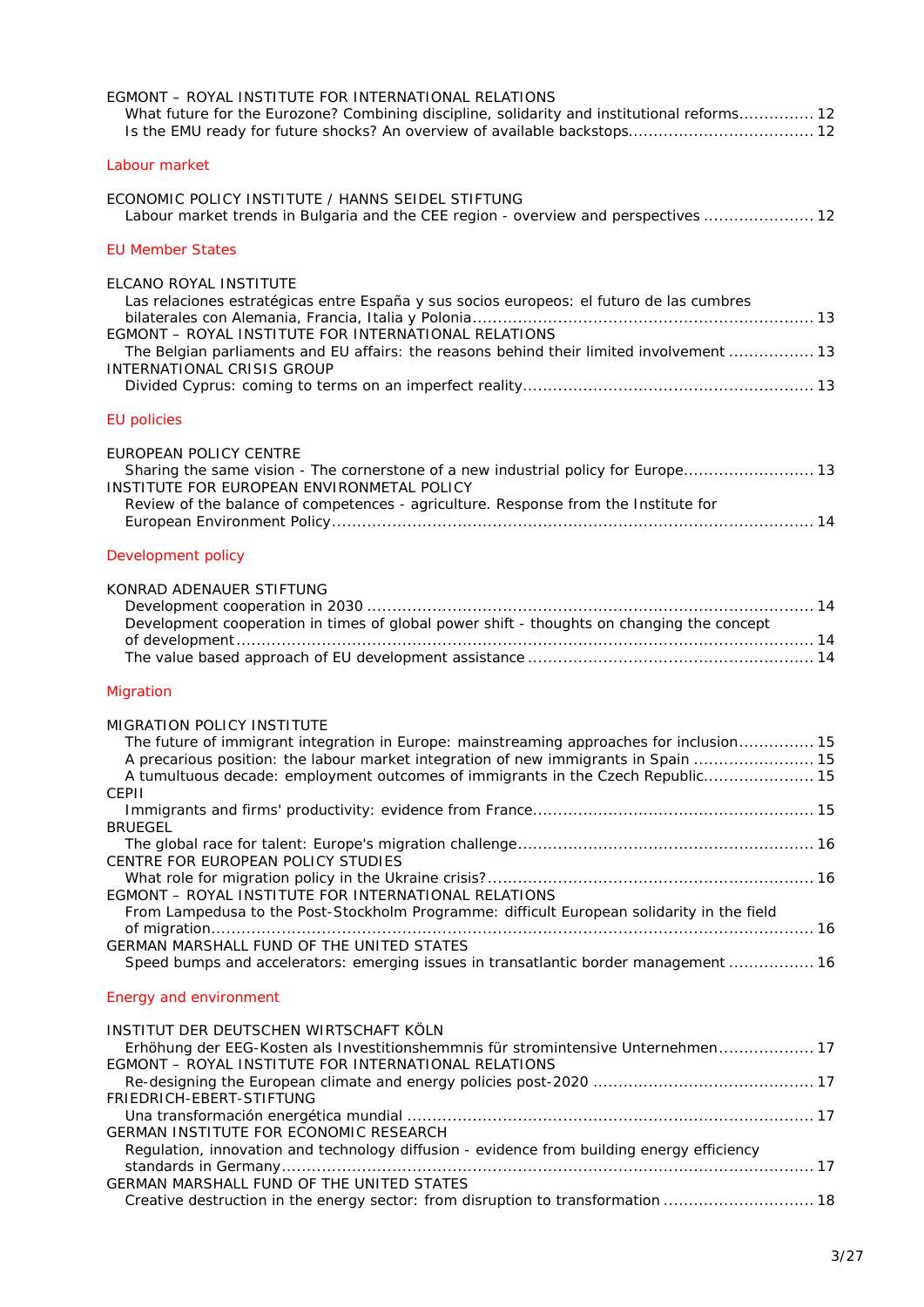| INSTITUTE FOR EUROPEAN ENVIRONMETAL POLICY                              |  |
|-------------------------------------------------------------------------|--|
|                                                                         |  |
| EUROPEAN UNION INSTITUTE FOR SECURITY                                   |  |
|                                                                         |  |
| NOTRE EUROPE - JACQUES DELORS INSTITUTE / ORKESTRA - INSTITUTO VASCO DE |  |
| COMPETITIVIDAD                                                          |  |
|                                                                         |  |

## *[Defence](#page-18-0)*

| EASTERN EUROPE STUDIES CENTRE                                                       |  |
|-------------------------------------------------------------------------------------|--|
| The prospects of the relationship of Lithuania and the United States of America  19 |  |
| HEINRICH BÖLL FOUNDATION                                                            |  |
|                                                                                     |  |
| CLINGENDAEL - NETHERLANDS INSTITUTE OF INTERNATIONAL RELATIONS                      |  |
|                                                                                     |  |
| INSTITUT FRANÇAIS DES RELATIONS INTERNATIONALES                                     |  |
| Quelles perspectives pour l'industrie européenne des armements terrestres? 19       |  |

# **SECTION 2 - [EXTERNAL RELATIONS](#page-19-0)**

## *[EU foreign policy](#page-19-1)*

| EUROPEAN POLICY CENTRE                                                                      |  |
|---------------------------------------------------------------------------------------------|--|
| Historic turning point or just another chapter? The results of a foreign-policy summit -    |  |
|                                                                                             |  |
| EUROPEAN CENTRE FOR DEVELOPMET POLICY MANAGEMET                                             |  |
| A closer look into EU's external action frontline. Framing the challenges ahead for         |  |
|                                                                                             |  |
| EGMONT - ROYAL INSTITUTE FOR INTERNATIONAL RELATIONS                                        |  |
|                                                                                             |  |
| SHARAKA / ISTITUO AFFARI INTERNAZIONALI                                                     |  |
| The role of mass media in building perceptions of EU-GCC relations and related impacts 20   |  |
|                                                                                             |  |
| <b>EU</b> trade                                                                             |  |
| FINNISH INSTITUTE OF INTERNATIONAL AFFAIRS                                                  |  |
|                                                                                             |  |
| COLLEGE OF EUROPE / UNITED NATIONS UNIVERSITY - INSTITUTE ON COMPARATIVE REGIONAL           |  |
| <b>INTEGRATION STUDIES</b>                                                                  |  |
| Shifting between hegemony and dominance? A neo-gramscian analysis of the EU as a            |  |
| structural foreign policy actor: the singular case of the Cariforum-EU Economic Partnership |  |
|                                                                                             |  |
| CENTRE FOR EUROPEAN POLICY STUDIES                                                          |  |
|                                                                                             |  |
|                                                                                             |  |
| United States and the Transatlantic Trade and Investment Partnership                        |  |
| GERMAN MARSHALL FUND OF THE UNITED STATES / OCP POLICY CENTER                               |  |
| Trade in the wider Atlantic and the Transatlantic Trade and Investment Partnership  22      |  |
| ELCANO ROYAL INSTITUTE                                                                      |  |
|                                                                                             |  |
| <b>TRANSATLANTIC ACADEMY</b>                                                                |  |
| Tests of partnership: transatlantic cooperation in cyber security, internet governance, and |  |
|                                                                                             |  |
|                                                                                             |  |
| <b>Russia</b>                                                                               |  |

# [INSTITUT FRANÇAIS DES RELATIONS INTERNATIONALES](#page-21-8) [Rosneft, Gazprom and the government: the decision-making triangle on Russia's energy policy....](#page-21-9) 22 [FRIEDRICH-EBERT-STIFTUNG](#page-22-0)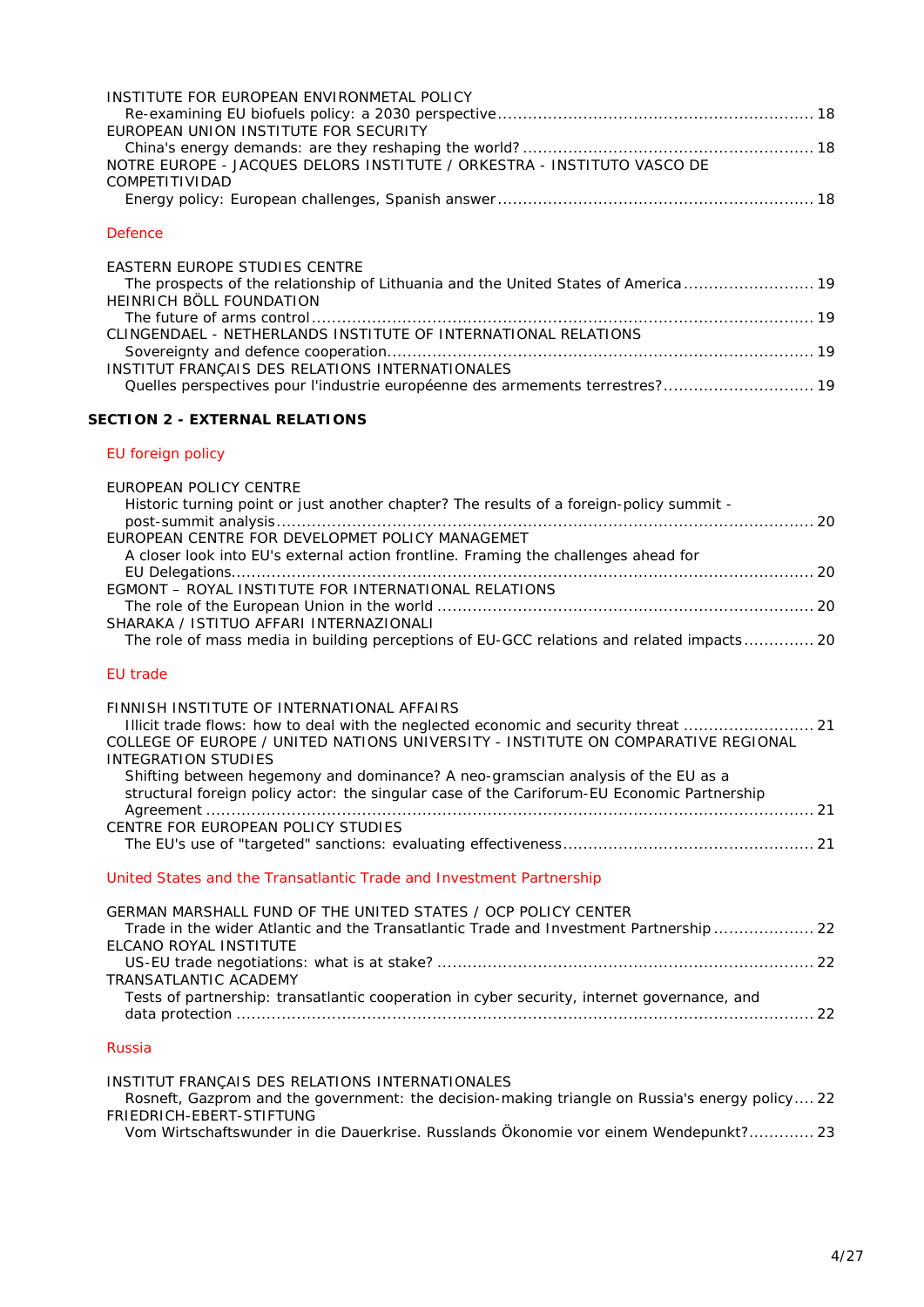## *[Ukraine](#page-22-2)*

| <b>GERMAN MARSHALL FUND OF THE UNITED STATES</b>                                                                                                                           |  |
|----------------------------------------------------------------------------------------------------------------------------------------------------------------------------|--|
| What is at stake in Ukraine. Europe and the United States need to do what it takes to<br>protect the right of the Eastern Partnership countries to choose their future  23 |  |
| INSTITUTO PORTUGUÊS DE RELAÇÕES INTERNACIONAIS                                                                                                                             |  |
|                                                                                                                                                                            |  |
| FRIEDRICH-EBERT-STIFTUNG                                                                                                                                                   |  |
| MADARIAGA - COLLEGE OF EUROPE FOUNDATION                                                                                                                                   |  |
|                                                                                                                                                                            |  |
|                                                                                                                                                                            |  |
| <b>Turkey</b>                                                                                                                                                              |  |
| ISTITUO AFFARI INTERNAZIONALI                                                                                                                                              |  |
| Turkey's potential role in the emerging South-Eastern Mediterranean energy 24                                                                                              |  |
| CENTRE FOR EUROPEAN POLICY STUDIES                                                                                                                                         |  |
|                                                                                                                                                                            |  |
| Libya                                                                                                                                                                      |  |
|                                                                                                                                                                            |  |
| ISTITUTO PER GLI STUDI DI POLITICA INTERNAZIONALE                                                                                                                          |  |
|                                                                                                                                                                            |  |
| Asia                                                                                                                                                                       |  |
| FRIDE / AGORA ASIA-EUROPE                                                                                                                                                  |  |
|                                                                                                                                                                            |  |
| EUROPEAN INSTITUTE FOR ASIAN STUDIES                                                                                                                                       |  |
|                                                                                                                                                                            |  |
|                                                                                                                                                                            |  |
| SPECIAL FOCUS - SOCIAL POLICY                                                                                                                                              |  |
| <b>FRIENDS OF EUROPE</b>                                                                                                                                                   |  |
|                                                                                                                                                                            |  |
| ELCANO ROYAL INSTITUTE / POLICY NETWORK / ISTITUO AFFARI INTERNAZIONALI                                                                                                    |  |
|                                                                                                                                                                            |  |
| EGMONT - ROYAL INSTITUTE FOR INTERNATIONAL RELATIONS                                                                                                                       |  |
| <b>CARITAS EUROPA</b>                                                                                                                                                      |  |
| The European crisis and its human cost: a call for fair alternatives and solutions 26                                                                                      |  |
| <b>REGARDS CROISÉS</b>                                                                                                                                                     |  |
|                                                                                                                                                                            |  |
| CENTER FOR INTERNATIONAL RELATIONS / WILSON CENTER<br>Hungary's Jobbik party, the challenge of European ethno-nationalism and the future of                                |  |
|                                                                                                                                                                            |  |
| INSTITUT FRANÇAIS DES RELATIONS INTERNATIONALES                                                                                                                            |  |
|                                                                                                                                                                            |  |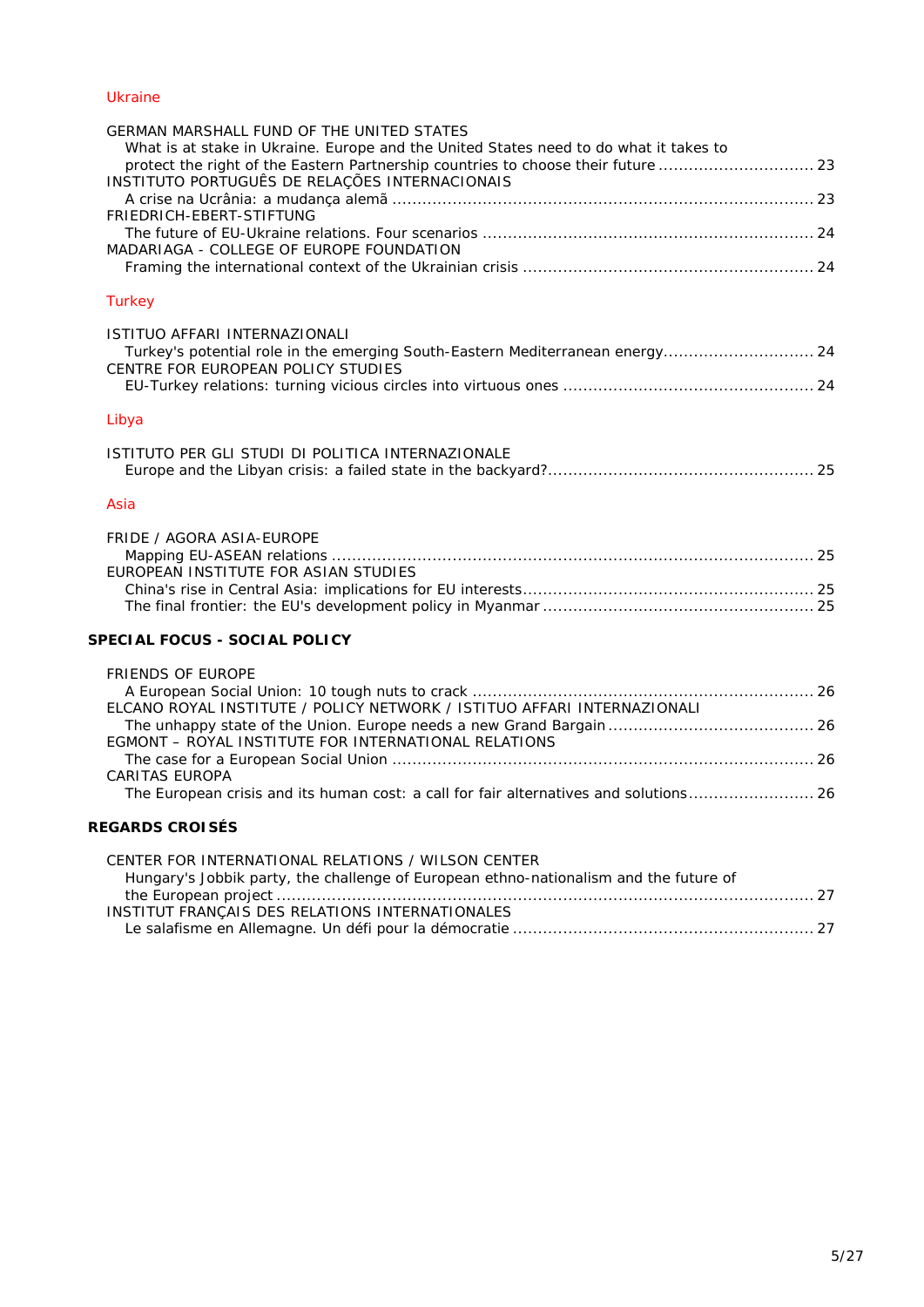# <span id="page-5-0"></span>**SECTION 1 - EU INSTITUTIONS, POLITICS, ECONOMICS**

## <span id="page-5-1"></span>*EU institutions*

<span id="page-5-2"></span>ELCANO ROYAL INSTITUTE

#### <span id="page-5-3"></span>**The 2014 elections to the European Parliament: towards truly European elections?**

by Daniel Ruiz de Garibay 19 March 2014 Link to the article in [English](http://www.realinstitutoelcano.org/wps/wcm/connect/697ef50043531d03aabbba314d72f5eb/ARI17-2014-Ruiz-de-Garibay-2014-elections-European-Parliament.pdf?MOD=AJPERES&CACHEID=697ef50043531d03aabbba314d72f5eb)

Despite the grown salience of European issues in the media, and the new role of the parliament in the election of the Commission's President, there are obstacles to truly European elections, the author points out. First, it is not that simple to find candidates to contest the elections; second, a highly EU-centred political campaign could backlash, and give rise to a highly Europhobic parliament; finally, by politicising the elections, both the EP and the Commission may see their institutional role undermined and/or put to question.

<span id="page-5-4"></span>EGMONT – ROYAL INSTITUTE FOR INTERNATIONAL RELATIONS

#### <span id="page-5-5"></span>**Vingt-huit scrutins nationaux pour un Parlement en constante évolution**

by Michel Theys 22 March 2014 Link to the article in [French](http://www.egmontinstitute.be/wp-content/uploads/2014/03/EPB-26-FR.pdf)

This paper revisits the history of the EP since the first election of MEPs by direct universal suffrage in 1979, and links it to the upcoming EP election. There has been a constant progress in acquiring further competences by the representatives of EU citizens. However, there is a great risk that Europeans will shun the next European elections like never before.

<span id="page-5-7"></span><span id="page-5-6"></span>FOUNDATION FOR EUROPEAN PROGRESSIVE STUDIES

## **In the name of political Union – europarties on the rise**

by Ernst Stetter, Karl Duffek and Ania Skrzypek (ed.) 12 March 2014 Link to the article in [English](http://www.feps-europe.eu/assets/bd89a16a-d4bf-48c8-a10f-f5d38a2aeeab/in-the-name-of-political-union-europarties-on-the-rise.pdf)

This collection of articles paints a panorama of the EU political and partisan landscape, with a focus on the European Socialist Party. It highlights the internal transformations of the europarties, their campaigns and the issue of europarty membership. The authors argue that there is a potential for further development of the europarties and that a progressive family has a full potential to become protagonist of this process.

## <span id="page-5-8"></span>**Next European Commission's challenges**

by Maria João Rodrigues 28 March 2014 Link to the article in [English](http://www.feps-europe.eu/assets/95824ce7-6008-4021-ba6b-3a37f5ebd198/2014_march_maria%20joao%20rodrigues_next%20european%20commission%e2%80%99s%20challenges.pdf)

This article identifies the crucial challenges of the next European Commission. According to the author, these are the overcoming of the current crisis, gaining the citizens' support for the EU, installing a new sustainable growth model, coping with demographic trends and migration movements, dealing with the external tension in the EU neighbourhood. Several organized processes in the EU should be redirected with this purpose, the author concludes.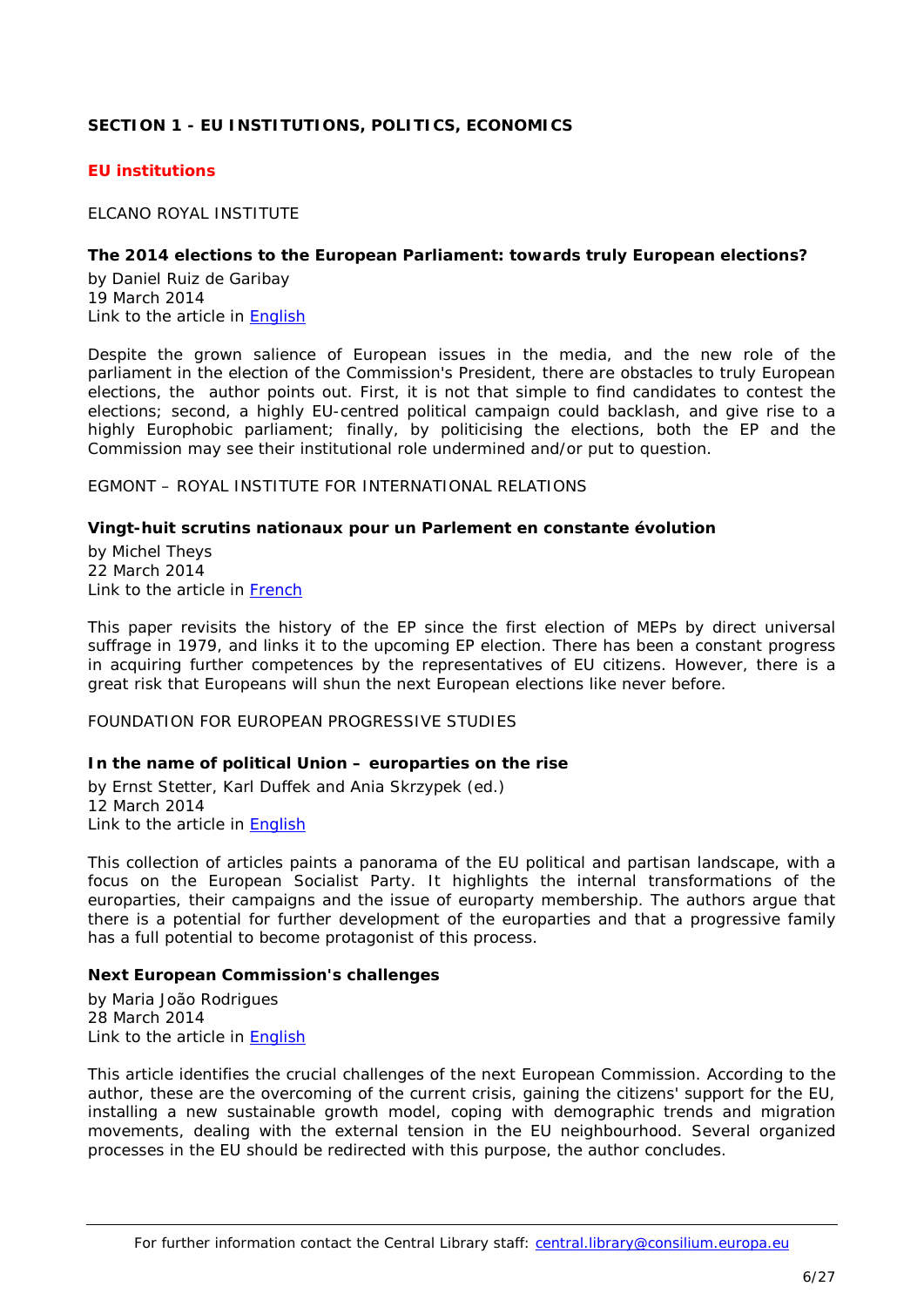#### <span id="page-6-0"></span>INSTITUTE FOR INTERNATIONAL AND EUROPEAN AFFAIRS

## <span id="page-6-1"></span>**Renewing EU institutions: timeline – players – play**

by Pat Cox 27 March 2014 Link to the article in [English](http://www.iiea.com/ftp/Publications/2014/renewing-eu-institutions_pat-cox_iiea-march-2014.pdf)

This paper considers the complexities of the upcoming changes following the EP elections. It maps the certainties, predictions and unknown elements as they currently stand, drawing on legal texts, recent experience of institutional renewal in the EU. Throughout, a major question looms: will a political Rubicon be crossed or will the familiar figures and processes reemerge?

<span id="page-6-2"></span>ISTITUTO PER GLI STUDI DI POLITICA INTERNAZIONALE

## <span id="page-6-3"></span>**Where have all the women gone? Women in EEAS and EU delegations**

by Tereza Novotná 10 March 2014 Link to the article in [English](http://www.ispionline.it/sites/default/files/pubblicazioni/analysis_239__2014.pdf)

This brief examines the recruitment of women into leading positions in the EEAS, both in the Brussels HQ and in EU Delegations. Its main findings point to the EEAS key decision-making positions being dominated by men, with currently only three female top managers and with only between 11.8% to 16.7% of women in the EEAS senior management. Although the numbers of female Heads of EU Delegations increased from 15.1% in 2010 to 23.2% in 2014, parity with male EU ambassadors remains far off.

#### <span id="page-6-5"></span><span id="page-6-4"></span>*Member States and European economies*

CEPII

## <span id="page-6-6"></span>**The development of EU and EU Member States' external competitiveness**

by Angela Cheptea, Charlotte Emlinger, Lionel Fontagné, Gianluca Orefice and Olga Pindyuk March 2014

Link to the document in [English](http://www.cepii.fr/PDF_PUB/wp/2014/wp2014-06.pdf)

This paper analyses competitiveness issues using recent data, and shows that the global financial crisis has taken a toll on European producers that before 2007 were maintaining their market positions. The performance of EU industrial products on world markets is also affecting services, which often are embodied in these products. On the other hand, there is room for a rebound, and competitiveness in services will be an important determinant of future European industry. According to the authors these findings call for more progress in European integration in services.

#### <span id="page-6-7"></span>DEMOS

## <span id="page-6-8"></span>**"Looking beyond the financial impact of debt…": the borrowers**

by Joe Salter 26 March 2014 Link to the article in [English](http://www.demos.co.uk/files/TheBorrowers_REPORT.pdf?1395871961)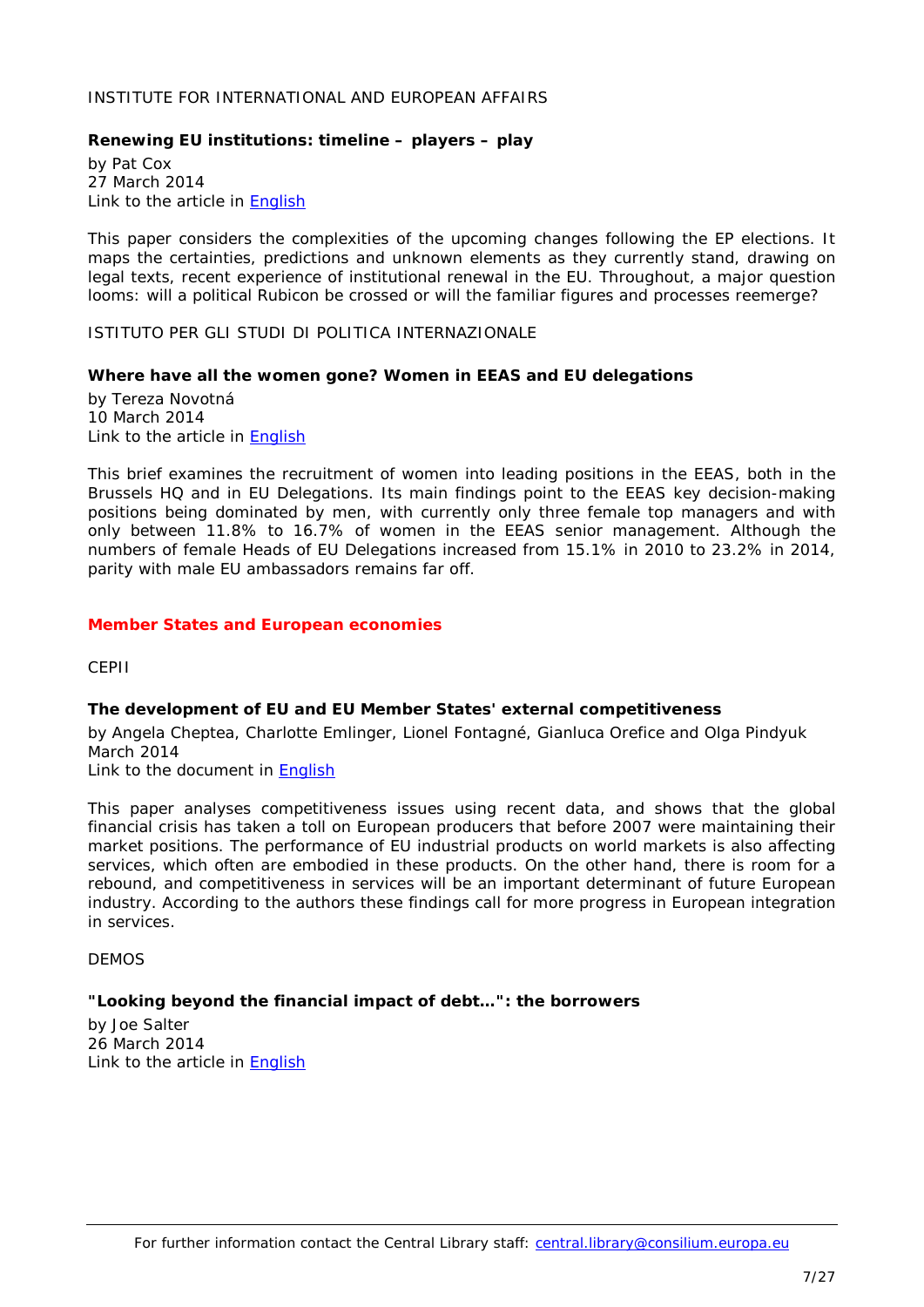This report shines a light on the UK's personal debt phenomenon from the bottom up, based on original surveys. Britain is often described as being in a 'debt crisis' - with outstanding personal debt currently standing at £1.4 trillion, and household debt double what it was ten years ago. The political narrative around debt has fallen into the trap of seeing it purely as a financial issue, which can be fixed through structural changes to the lending industry to make debt more 'affordable'. The analysis not only provides a more granular understanding of problematic debt, but also has lessons for how best to tackle it.

<span id="page-7-0"></span>CENTRE FOR EUROPEAN POLICY STUDIES

## <span id="page-7-1"></span>**The EMS crisis of the 1990s: parallels with the present crisis?**

by Daniel Gros March 2014 Link to the article in [English](http://www.ceps.be/ceps/dld/9119/pdf)

This paper studies similarities between the EMS crisis of the '90s and the present euro crisis, to reflect on policies to apply to highly-indebted countries. It analyses the potential instability of high public debt within and outside a monetary union, and uses the case of Italy to compare the pressure on public finance coming from the crises. It concludes by using data on 'foreign currency' debt to disentangle expectations of devaluation/inflation from expectations of default.

<span id="page-7-2"></span>ELCANO ROYAL INSTITUTE

#### <span id="page-7-3"></span>**Spain: foreign direct investment on the rise**

by William Chislett 25 March 2014 Link to the article in [English](http://www.realinstitutoelcano.org/wps/wcm/connect/7f8bbb004365e65cada1bd314d72f5eb/ARI19-2014-Chislett-Spain-foreign-direct-investment-on-the-rise.pdf?MOD=AJPERES&CACHEID=7f8bbb004365e65cada1bd314d72f5eb)

This paper analyses the gross foreign direct investment (FDI) in Spain in 2013. FDI increased 8.8% to €15.8 billion and net investment after deducting divestments was 36.3% higher at €11.9 billion. Both figures exclude special purpose entities and therefor reflect productive investment. FDI has long played an important role in the economy, and investment opportunities are growing.

## <span id="page-7-4"></span>**La imagen de los países del sur de Europa según los tuiteros influyentes en economía política**

by Juan Pizarro 25 March 2014 Link to the article in **Spanish** 

The author states that the economic picture of Spain has improved in 2013. While the high unemployment rate still worries international experts, the debt and the banks disappeared from the centre of attention. Now the public discourse turns back to the question of what a post-crisis society could look like.

## <span id="page-7-5"></span>**Freno al decrecimiento de la economía española**

by Yerena Fernández Rebollo and Jesús Pardo Menéndez 5 March 2014 Link to the article in **Spanish** 

This study analyses the strengths and weaknesses of the Spanish economy in the last quarter of 2013. It shows how on the positive side, there was a rise in domestic and external demand, changes in the financial system structure and a fall in risk evaluation. On the other side, certain disturbances and uncertainty concerning the influence of possible foreign scenarios remain.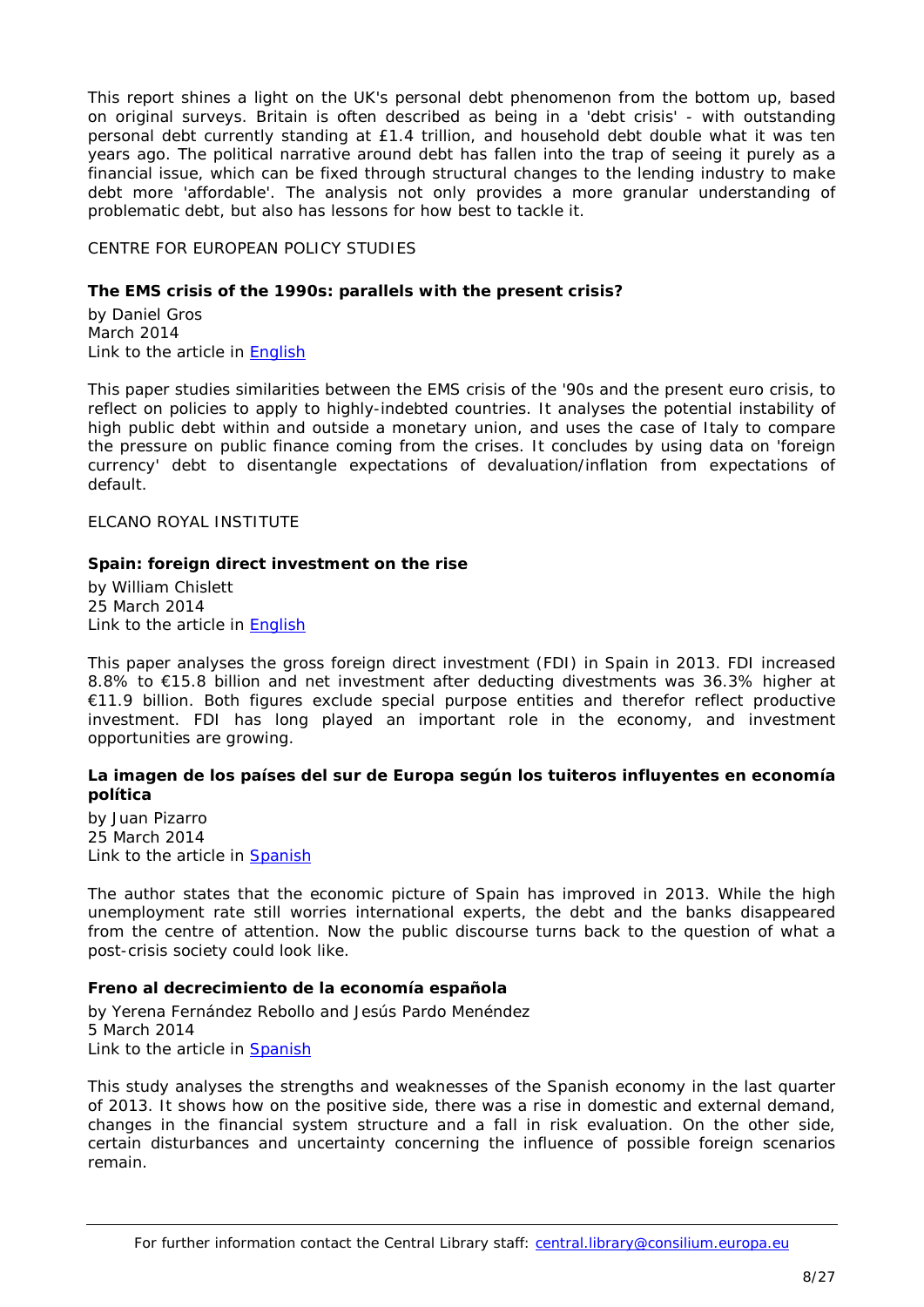## <span id="page-8-0"></span>KIEL INSTITUTE FOR THE WORLD ECONOMY

## <span id="page-8-1"></span>**Lettland: Fit für den Euro?**

by Klaus Schrader and Claus-Friedrich Laaser March 2014 Link to the article in [German](http://www.ifw-kiel.de/pub/kd/2014/kd532-533.pdf)

This paper analyses Latvia's entrance into the eurozone. It states that the country won't be a burden for the eurozone, but the single currency could be an obstacle for Latvia's economy. Latvia's past reforms and monetary policy led to a stagnation of living standard. Latvia is one of the EU's poorest Member States. The euro could be a handicap for its competitiveness in the world market, because the single currency would be overvalued, the authors argue.

## <span id="page-8-2"></span>FABIAN SOCIETY

## <span id="page-8-3"></span>**Measure for measure. Economic indicators for a fair and prosperous society**

by Andrew Harrop and Robert Tinker 12 March 2014 Link to the article in [English](http://www.fabians.org.uk/wp-content/uploads/2014/03/MeasureforMeasure_PDF_FINAL.pdf)

This article revisits the methods of measuring economic progress. The global financial crisis of 2008 did not just reveal the structural defects UK's economy. It also laid bare the inadequacy of how government measured success, according to the authors. They set out proposals for 20 alternative measures of economic progress that most reflect the direction needed to achieve fairness, sustainability and long-term prosperity.

<span id="page-8-4"></span>GERMAN INSTITUTE FOR ECONOMIC RESEARCH

#### <span id="page-8-5"></span>**Schwache Preisentwicklung und Deflationsgefahr im Euroraum: Grenzen der konventionellen Geldpolitik**

by Kerstin Bernoth, Marcel Fratzscher and Philipp König 19 March 2014 Link to the article in [German](http://www.diw.de/documents/publikationen/73/diw_01.c.440671.de/14-12-1.pdf)

The inflation rate in the eurozone is constantly on a low level. The authors argue that, on the one hand, this contradicts the goals of the ECB and, on the other hand, raises the danger to drift into deflation. This paper examines different possible measures that could be taken in order to prevent deflation. It concludes that not only the ECB has to act, but also financial and economic politics.

## <span id="page-8-6"></span>JERUSALEM FORUM ON REGULATION & GOVERNANCE

## <span id="page-8-7"></span>**Strategic behaviour and crisis-driven change in regulation and governance of the European financial and economic system: from networks to hybrids**

by Arnout Mijs 21 March 2014 Link to the article in [English](http://www.clingendael.nl/sites/default/files/Jerusalem%20Papers%20in%20Regulation%20and%20Governance%2C%20Strategic%20Behaviour%20and%20Crisis-Driven%20Change%20in%20Regulation%20and%20Governance%20of%20the%20European%20Financial%20and%20Economic%20System%20From%20Networks%20to%20Hybrids.pdf)

This paper explores the regulatory gaps asks despite having self-regulatory and decentralized instruments supposedly in place. Secondly, the paper looks at the new regulatory governance structures that have emerged in recent years for coordination of the European financial and economic system. The argument here is that attempts to curb strategic behaviour by banks and countries have entailed the introduction of some form of hierarchy at the supranational level, yet still in combination with strong network characteristics, thus creating or strengthening hybridity in regulatory governance.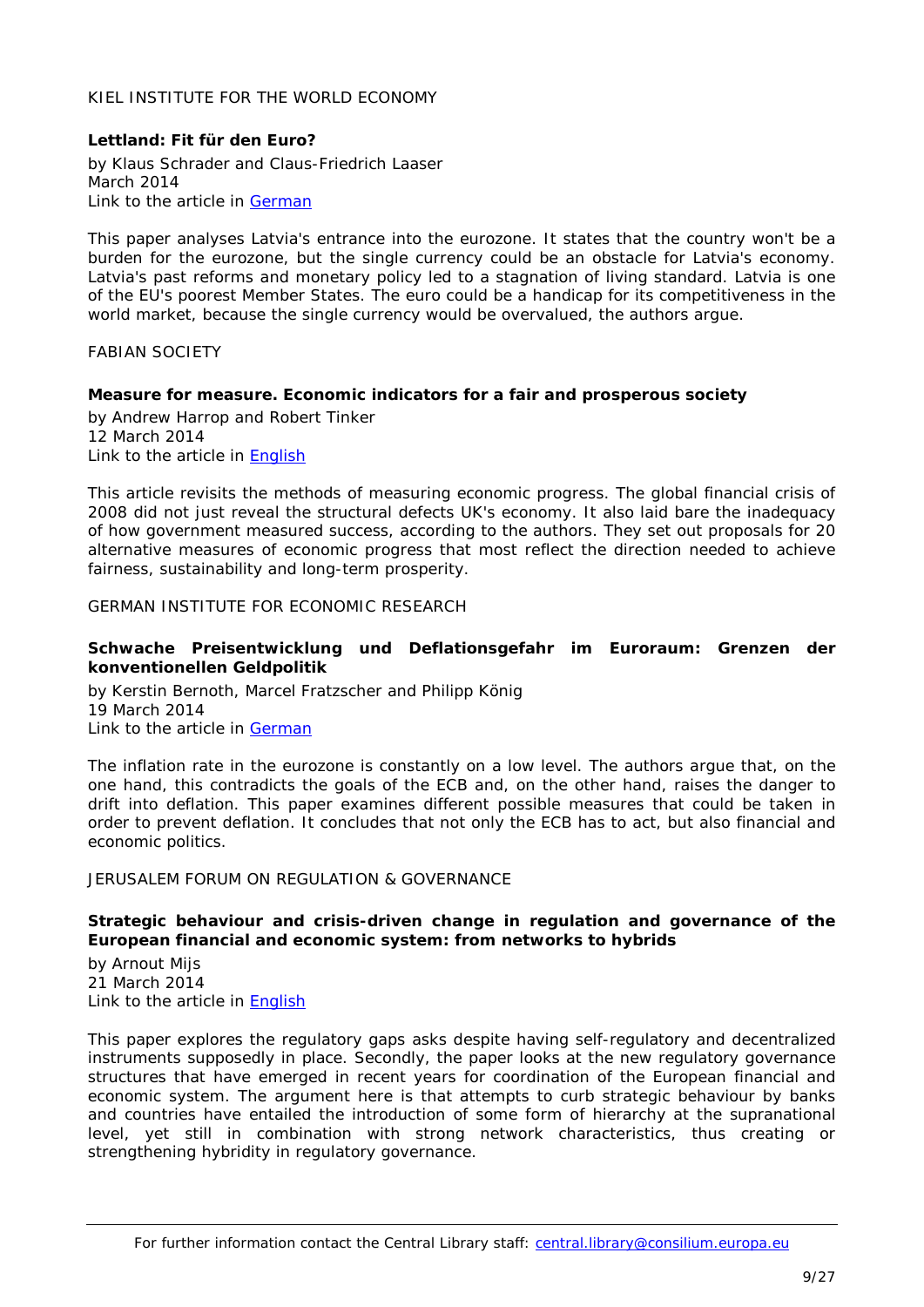## <span id="page-9-0"></span>NOTRE EUROPE - JACQUES DELORS INSTITUTE

## <span id="page-9-1"></span>**Posted workers in the EU: state of play and regulatory evolution**

by Kristina Maslauskaite 24 March 2014 Link to the article in [English](http://www.eng.notre-europe.eu/media/postedworkers-maslauskaite-ne-jdi-mar14.pdf)

This paper analyses the Enforcement Directive on posting workers in the EU. The first section of the paper provides the background information and the state of play of posting today, recalling the arguments for and against posting and providing facts and figures. The second section presents the legal framework that has been governing posting since the adoption of the Posted Workers Directive in 1996. Finally, the third section analyses the weaknesses of the current framework and the new proposals enshrined in the Enforcement Directive.

#### <span id="page-9-2"></span>ISTITUO AFFARI INTERNAZIONALI

#### <span id="page-9-3"></span>**The "relative" importance of EMU macroeconomic imbalances in the macroeconomic imbalance procedure**

by Daniel Gros and Alessandro Giovannini 25 March 2014 Link to the article in [English](http://www.iai.it/pdf/DocIAI/iai1402.pdf)

This report explores the design and effectiveness of the Macroeconomic Imbalances Procedure (MIP) on the occasion of the recently published results of the "in-depth review" of the Commission. The authors note that the MIP is envisaged to warn of future crisis within the euro area, so it does not make sense to use absolute indicators or thresholds. Threats to the "smooth" functioning of the EMU come from countries which deviate from the average and the corresponding indicators should be forward-looking, as corrective policies cannot do anything about the past.

## <span id="page-9-4"></span>*EMU / Banking Union*

## <span id="page-9-5"></span>INSTITUT DER DEUTSCHEN WIRTSCHAFT KÖLN

## <span id="page-9-6"></span>**IW-Bankenmonitor: Bringt die Bankenprüfung der Europäischen Zentralbank das Vertrauen in den Euroraum zurück?**

by Markus Demary March 2014 Link to the article in [German](http://www.etracker.de/lnkcnt.php?et=lKbSM9&url=http%3A%2F%2Fwww.iwkoeln.de%2F_storage%2Fasset%2F150280%2Fstorage%2Fmaster%2Ffile%2F4290508%2Fdownload%2FTR-1-2014-Demary.pdf&lnkname=TR-1-2014-Demary.pdf)

Before assuming its supervisory role in November 2014, the ECB will conduct a comprehensive assessment exercise that will involve 128 credit institutions. The exercise will comprise a supervisory risk assessment, an asset quality review and a stress test. It is important that these measures are carried out to guarantee confidence in the European banking sector. Thus, this paper reflects that the ECB should lay the foundation to ensure financial stability in the future.

<span id="page-9-8"></span><span id="page-9-7"></span>**BRUEGEL** 

## **Cross-country insurance mechanisms in currency unions**

by Nancy van Beers, Michiel Bijlsma and Gijsbert T. J. Zwart 27 March 2014 Link to the article in [English](http://www.bruegel.org/download/parent/821-cross-country-insurance-mechanisms-in-currency-unions/file/1718-cross-country-insurance-mechanisms-in-currency-unions/)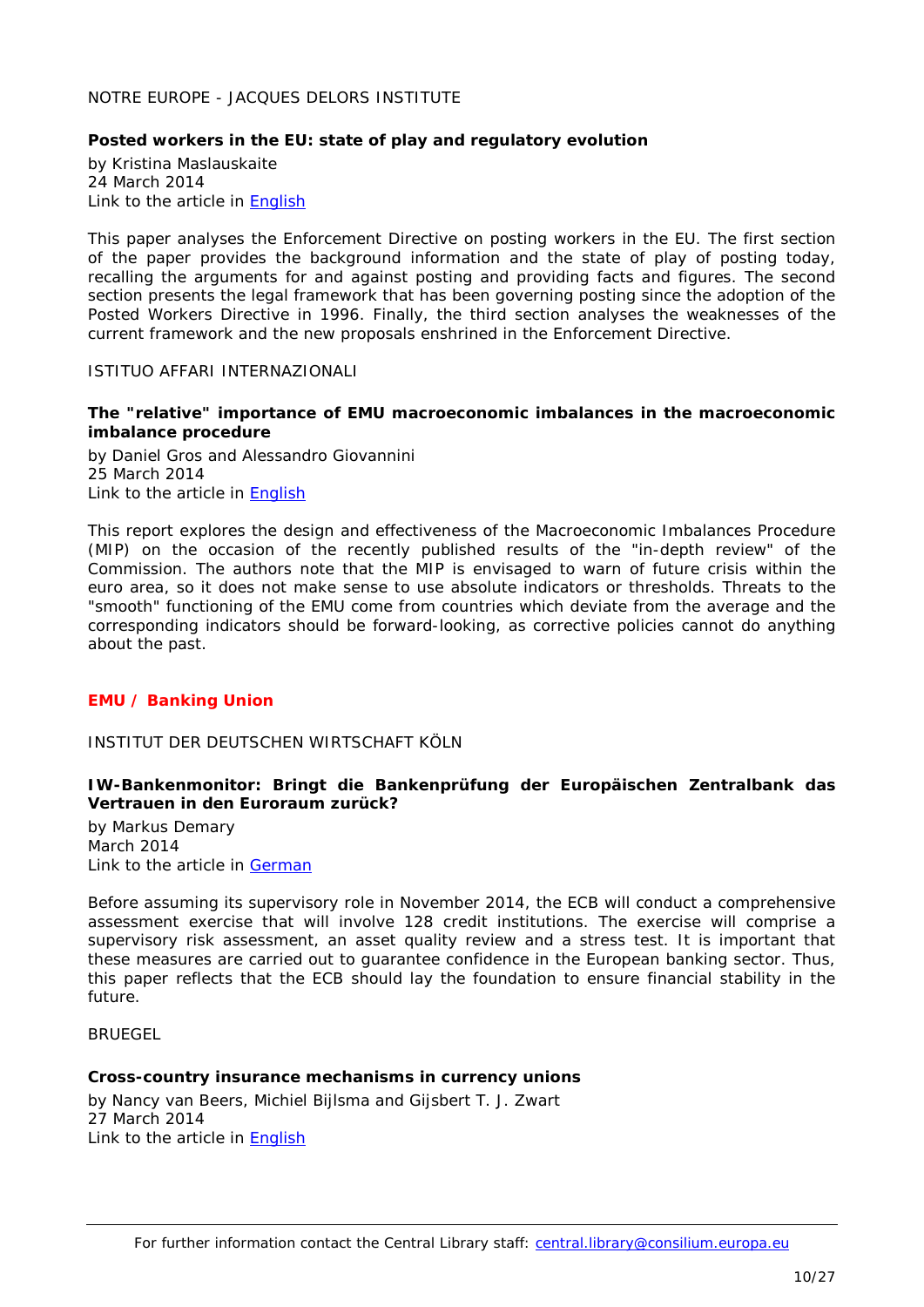Joining a currency union has inherent "costs" in term of flexibility to adapt to macroeconomic shocks. This paper evaluates, with an empirical comparison of EU and US currency unions, the scope and functioning of cross-country insurance/risk-sharing mechanisms: the more asymmetrical the shock between members, the more useful such insurance.

## <span id="page-10-0"></span>**European Central Bank accountability: how the monetary dialogue could be improved**

by Grégory Claeys, Mark Hallerberg and Olga Tschekassin 3 March 2014 Link to the article in [English](http://www.bruegel.org/download/parent/818-european-central-bank-accountability-how-the-monetary-dialogue-could-be-improved/file/1714-european-central-bank-accountability-how-the-monetary-dialogue-could-be-improved/)

The quarterly Monetary Dialogue (MD) between the president of the ECB and the European Parliament Economic and Monetary Affairs committee is the main vehicle for accountability of the ECB. This paper makes a comparison with equivalent accountability mechanisms in place at the Fed and the Bank of England, and looks into the dynamics of the MD in relation to forward guidance and quantitative easing. It also observes the MD after the establishment of the Banking Union and the role of the ECB as banking supervisor.

## <span id="page-10-1"></span>CENTRE FOR EUROPEAN POLICY STUDIES

#### <span id="page-10-2"></span>**Inflation-targeting, flexible exchange rates and macroeconomic performance since the great recession**

by Thomas Barnebeck Andersen, Nikolaj Malchow-Møller and Jens Nordvig March 2014 Link to the article in [English](http://www.ceps.be/ceps/dld/9116/pdf)

This paper asks if inflation targeting (IT) conferred benefits in terms of economic growth on countries that followed this particular monetary policy strategy during the crisis period 2007- 12. It argues that countries with an IT monetary regime with flexible exchange rates weathered the crisis much better than countries with other monetary regimes, predominantly countries with fixed exchange rates. "IT has been historically good and still is, even under the present crisis conditions, especially when accompanied by a flexible exchange rate system."

<span id="page-10-3"></span>FRIEDRICH-EBERT-STIFTUNG

# <span id="page-10-4"></span>**Ist die Bankenunion nur ein Placebo?**

by Asmus Angelkort and Harald Noack March 2014 Link to the article in [German](http://library.fes.de/pdf-files/managerkreis/10613-20140404.pdf)

This paper criticises that the Banking Union is not sufficiently far-reaching, as a part of the supervision of the financial market remains a Member States' domain. Furthermore, they see a problem in the non-participation of the UK in the eurozone's banking resolution regimes. The paper concludes with several proposals for a successful Banking Union.

<span id="page-10-5"></span>INSTITUTO PORTUGUÊS DE RELAÇÕES INTERNACIONAIS

## <span id="page-10-6"></span>**Pragmatismo e reforma numa UE mais coesa: a propósito da união bancária**

by Luís Lobo-Fernandes 26 March 2014 Link to the article in [Portuguese](http://www.ipri.pt/publicacoes/working_paper/pdf/OP58_UE_LLF_260314.pdf)

The author examines the Banking Union. He revisits the German domination in the process and compares the European draft with the suggestions of Alexander Hamilton in 1787 concerning the US financial system. The possibility of further political integration as a consequence of the Banking Union gives the EU the chance to cope with several problems, namely in the fields of migration, energy, climatic change, organised transnational crime and terrorism.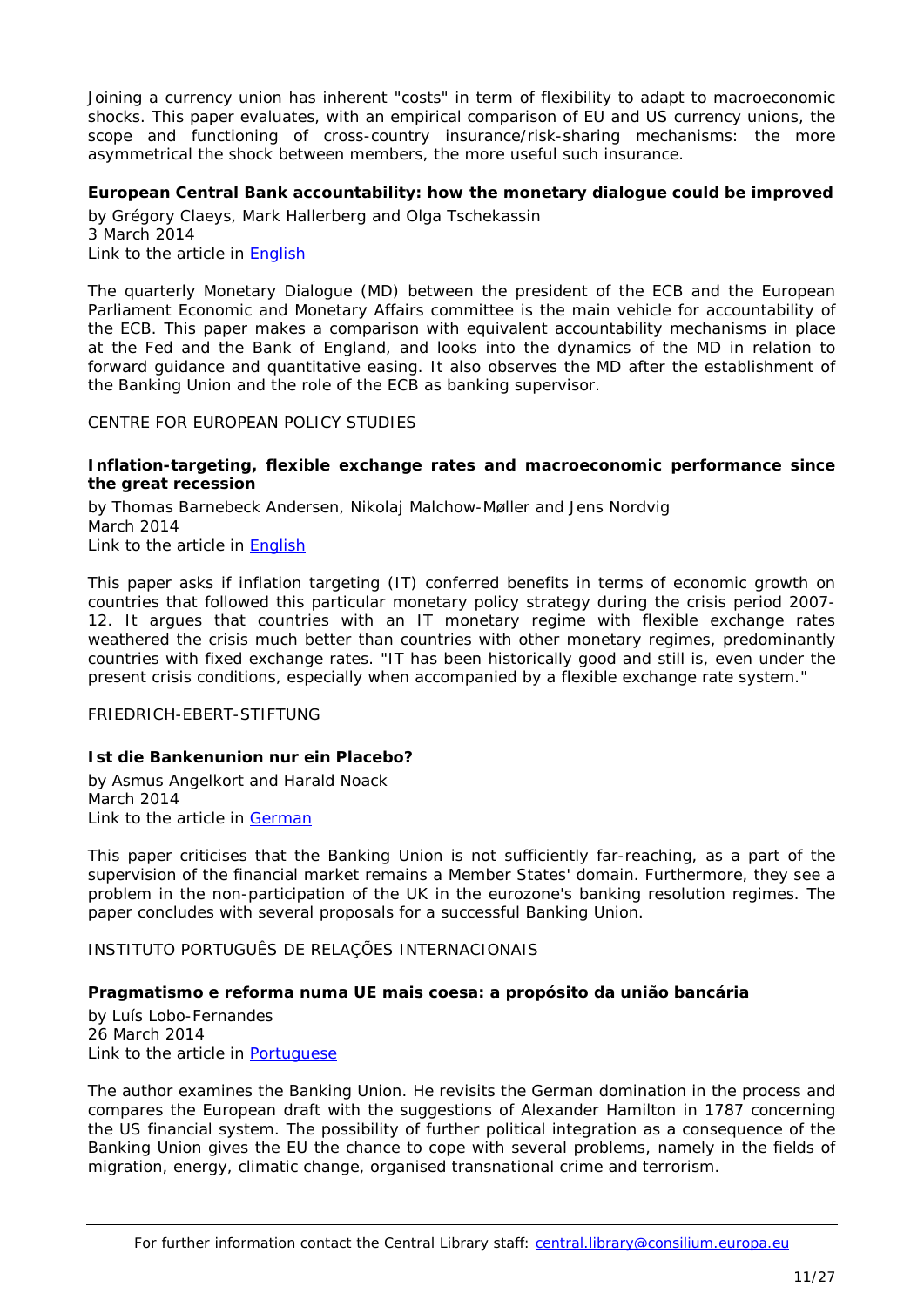<span id="page-11-0"></span>CHATHAM HOUSE / ELCANO ROYAL INSTITUTE / AREL

## <span id="page-11-1"></span>**How to fix the euro: strengthening economic governance in Europe**

by Stephen Pickford, Federico Steinberg and Miguel Otero-Iglesias March 2014 Link to the article in [English](http://www.chathamhouse.org/sites/default/files/home/chatham/public_html/sites/default/files/20140300FixTheEuroPickfordSteinbergIglesias.pdf)

This report examines why the EMU was so badly affected by the crisis, and assesses whether further changes need to be made to the structure of economic governance that underpins it. The euro was expected to make Europe economically stronger and more integrated and for most of its first decade the euro area grew quickly, coinciding with a period of very rapid world growth. But after the global economic and financial crisis that started in 2007 Europe ended up being the worst-affected region.

<span id="page-11-2"></span>EGMONT – ROYAL INSTITUTE FOR INTERNATIONAL RELATIONS

## <span id="page-11-3"></span>**What future for the Eurozone? Combining discipline, solidarity and institutional reforms**

by Xavier Vanden Bosch and Stijn Verhelst 22 March 2014 Link to the article in [English](http://www.egmontinstitute.be/wp-content/uploads/2014/03/EPB-27.pdf)

This paper discusses the challenges that await policymakers in reforming the EMU. A balance between discipline and solidarity will have to be found, while institutional reforms should improve the eurozone's legitimacy and efficiency. The key decisions on EMU reforms will have to be made during the 2014-2019 parliamentary term, as the window of opportunity for major reforms is likely to be closed afterwards.

## <span id="page-11-4"></span>**Is the EMU ready for future shocks? An overview of available backstops**

by Xavier Vanden Bosch 12 March 2014 Link to the article in [English](http://www.egmontinstitute.be/wp-content/uploads/2014/03/EPB20.pdf)

In recent years much has been accomplished to make the EMU more resilient to banking crises, sovereign-debt crises or balance-of-payment crises. These substantial advances reflected a gradual, trial-and-error approach rather than a grand design that would have completely overhauled the EMU architecture. While flexibility and realism have advantages, complacency is a clear risk. With no roadmap to follow, efforts to complete the architecture of the EMU may fade with time.

# <span id="page-11-6"></span><span id="page-11-5"></span>*Labour market*

ECONOMIC POLICY INSTITUTE / HANNS SEIDEL STIFTUNG

## <span id="page-11-7"></span>**Labour market trends in Bulgaria and the CEE region - overview and perspectives**

by Ognian Hishow, Iwona Mertin, Yasen Georgiev, Dragomir Belchev, Zina Andreeva, Tsvetan Simeonov, Rossitsa Yankova and Annamaria Artner 5 March 2014 Link to the article in [English](http://epi-bg.org/images/Books/eng_labour_market_trends_in_bulgaria_and_cee_region.pdf)

This paper examines the Bulgarian labour market with its specific features like high youth unemployment, a discrepancy between labour demand and supply, and low internal mobility but strong external mobility. In addition, the demographic trends and the latest forecasts of the World Bank revealing a 40% drop in the population at working age by 2050, according to the authors it is clear that the labour market is about to face a complex new reality in the years to come.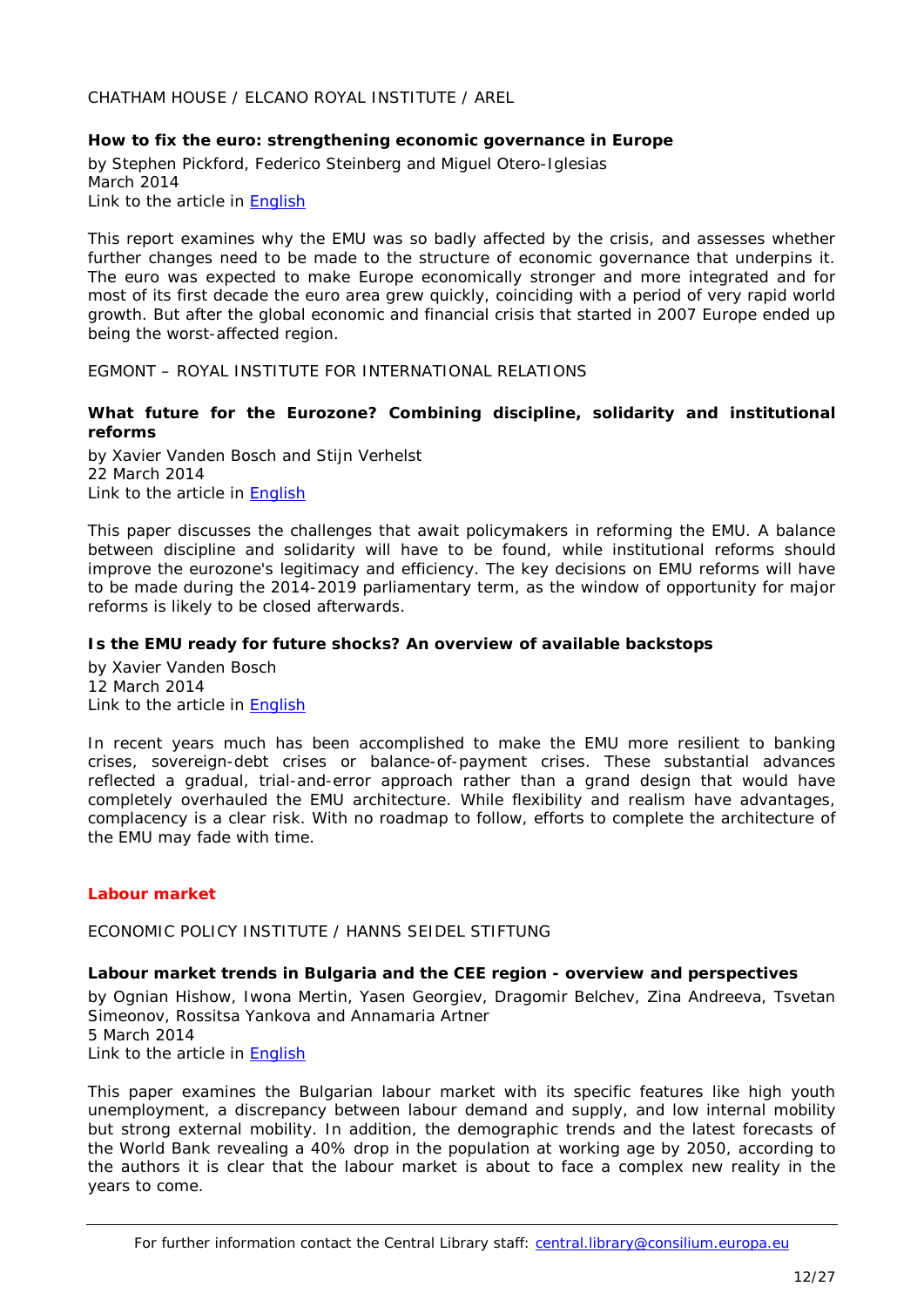## <span id="page-12-0"></span>*EU Member States*

#### <span id="page-12-1"></span>ELCANO ROYAL INSTITUTE

#### <span id="page-12-2"></span>**Las relaciones estratégicas entre España y sus socios europeos: el futuro de las cumbres bilaterales con Alemania, Francia, Italia y Polonia**

by Laia Mestres 14 March 2014 Link to the article in [Spanish](http://www.realinstitutoelcano.org/wps/wcm/connect/9dfa8500434387188ed9fe788bd2636c/EEE9-2014-Mestres-relaciones-estrategicas-Espana-socios-europeos-Alemania-Francia-Italia-Polonia.pdf?MOD=AJPERES&CACHEID=9dfa8500434387188ed9fe788bd2636c)

The author argues that the frequency of bilateral summits with the biggest EU Member States, which has been a tool for the Spanish government to place itself as a key actor within the EU, has reduced since the beginning of the economic crisis. By that the Spanish capacity to shape European debates has diminished. If Spain wants to regain its influence on EU policy, it has to resuscitate the alliances with the four big Member States.

<span id="page-12-3"></span>EGMONT – ROYAL INSTITUTE FOR INTERNATIONAL RELATIONS

#### <span id="page-12-4"></span>**The Belgian parliaments and EU affairs: the reasons behind their limited involvement**

by Xavier Vanden Bosch 26 March 2014 Link to the article in **English** 

Given their limited involvement in EU affairs, the Belgian parliaments, at the different levels of the Belgian federation, barely contribute to the legitimation process of the EU's actions. In order to strengthen their role, not only should governmental communication towards parliaments be improved, but parliamentary activities should also adapt to the confederal features of Belgium, argues the author.

<span id="page-12-5"></span>INTERNATIONAL CRISIS GROUP

#### <span id="page-12-6"></span>**Divided Cyprus: coming to terms on an imperfect reality**

14 March 2014 Link to the article in [English](http://www.crisisgroup.org/~/media/Files/europe/turkey-cyprus/cyprus/229-divided-cyprus-coming-to-terms-on-an-imperfect-reality.pdf)

This report explores the subject of possible settlement of the Cyprus division and argues that the solution should include the mutually agreed independence for the Turkish Cypriots within the EU. Such a realistic new approach could also be the best way to take advantage of Turkey's new political will for a settlement, Greek Cypriots' need for a dignified escape from economic trouble, and Turkish Cypriots' wish to be both in the EU and in charge of their own affairs. The feasibility of such an option depends on EU membership procedures and the voluntary agreement of the Greek Cypriots.

## <span id="page-12-8"></span><span id="page-12-7"></span>*EU policies*

EUROPEAN POLICY CENTRE

#### <span id="page-12-9"></span>**Sharing the same vision - The cornerstone of a new industrial policy for Europe**

by Claire Dhéret 20 March 2014 Link to the article in [English](http://www.epc.eu/documents/uploads/pub_4279_sharing_the_same_vision.pdf)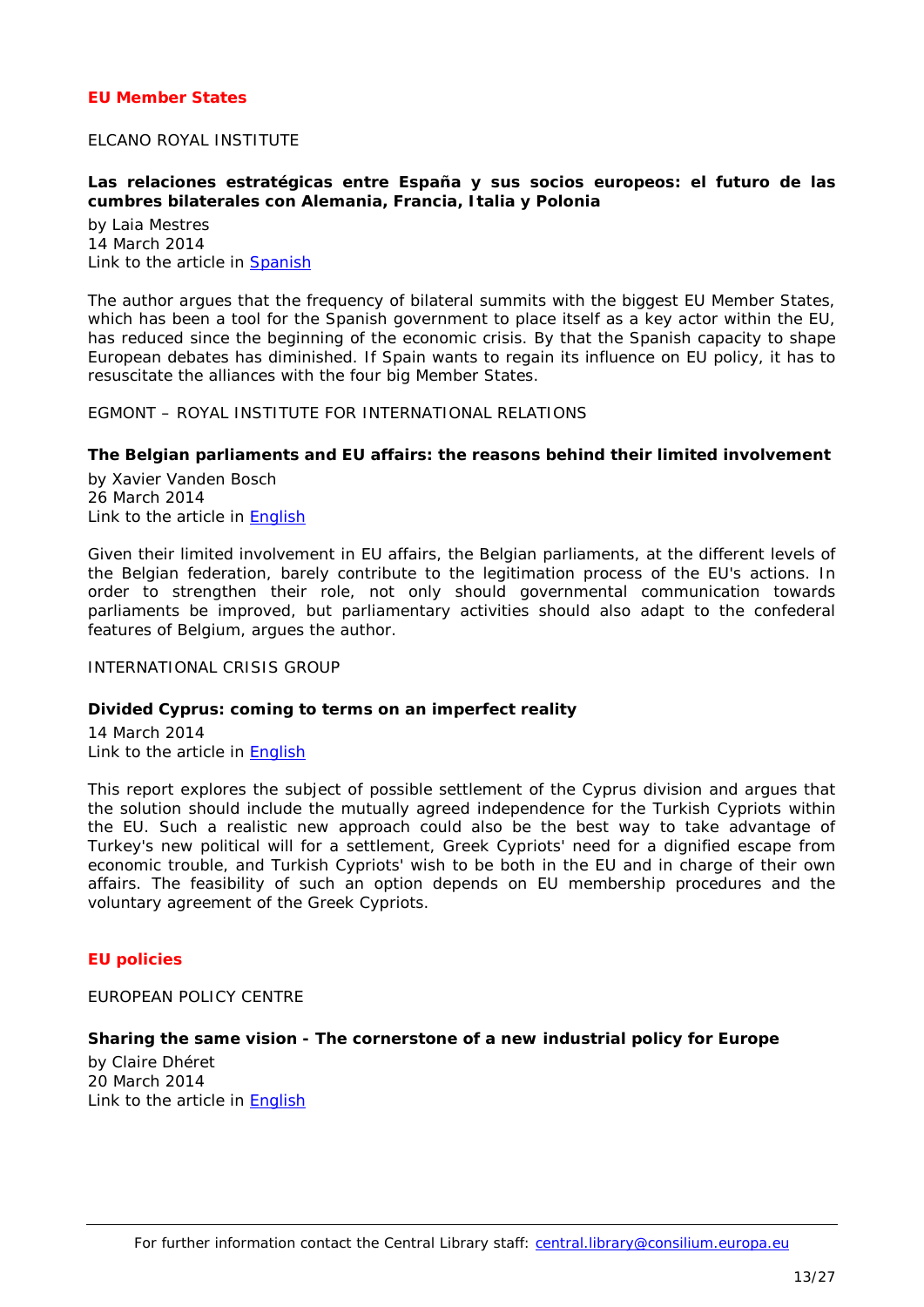According to the author, the need to make the best use of the 2014 March European Council and to provide a clear vision of what a *European Industrial Renaissance* entails, is more than pressing. In this paper she argues that EU heads of state and government should seize the opportunity offered by the European Council to pave the way for an EU industrial policy providing the industry with an unambiguous and well-defined strategic plan for the decades to come.

## <span id="page-13-0"></span>INSTITUTE FOR EUROPEAN ENVIRONMETAL POLICY

## <span id="page-13-1"></span>**Review of the balance of competences - agriculture. Response from the Institute for European Environment Policy**

19 March 2014 Link to the article in [English](http://www.ieep.eu/assets/1364/BoC_Review__Ag_response.pdf)

The UK government's balance of competences review has now taken evidence on 25 subject areas, including the six with the most relevance for the environment. This paper takes stock of the contributions by the Institute for European Environmental Policy, and considers what a possible UK renegotiation might mean for the environment.

## <span id="page-13-2"></span>*Development policy*

<span id="page-13-3"></span>KONRAD ADENAUER STIFTUNG

## <span id="page-13-4"></span>**Development cooperation in 2030**

by Wolfgang Maier 18 March 2014 Link to the article in [English](http://www.kas.de/wf/doc/kas_37135-544-2-30.pdf?140319094243)

According to the author, development policy will change more over the next decade than it did in previous decades. It will be less "development" and more "policy"; it will have a broader base and will become more complex; it will be more culturally sensitive and will include clearer strategic elements; and ultimately, it will no longer be "made by us".

## <span id="page-13-5"></span>**Development cooperation in times of global power shift - thoughts on changing the concept of development**

by Sebastian Barnet Fuchs 18 March 2014 Link to the article in [English](http://www.kas.de/wf/doc/kas_37136-544-2-30.pdf?140319094300)

The concept of development in the future requires an honest culture of learning and should reward scrutiny, change and adaptation, this paper says. The belief in predictability and planning has too often proved to be an illusion in development cooperation. Donors and development organisations should admit mistakes and misjudgements, share and communicate knowledge of this, adapt their strategies, seek solutions locally, experiment more and more rigorously scientifically test things.

## <span id="page-13-6"></span>**The value based approach of EU development assistance**

by Andrea Ellen Ostheimer 18 March 2014 Link to the article in [English](http://www.kas.de/wf/doc/kas_37137-544-2-30.pdf)

Taking into consideration the strategic policy frameworks and their enhanced commitment to democratic values and principles, it can be noted that a paradigm shift within EU development policy has taken place. On policy level we see a more nuanced accentuation and emphasis on democratic governance and support to democratisation processes as well as a general strife for policy coherence for human rights and democracy.

For further information contact the Central Library staff: central.library@consilium.europa.eu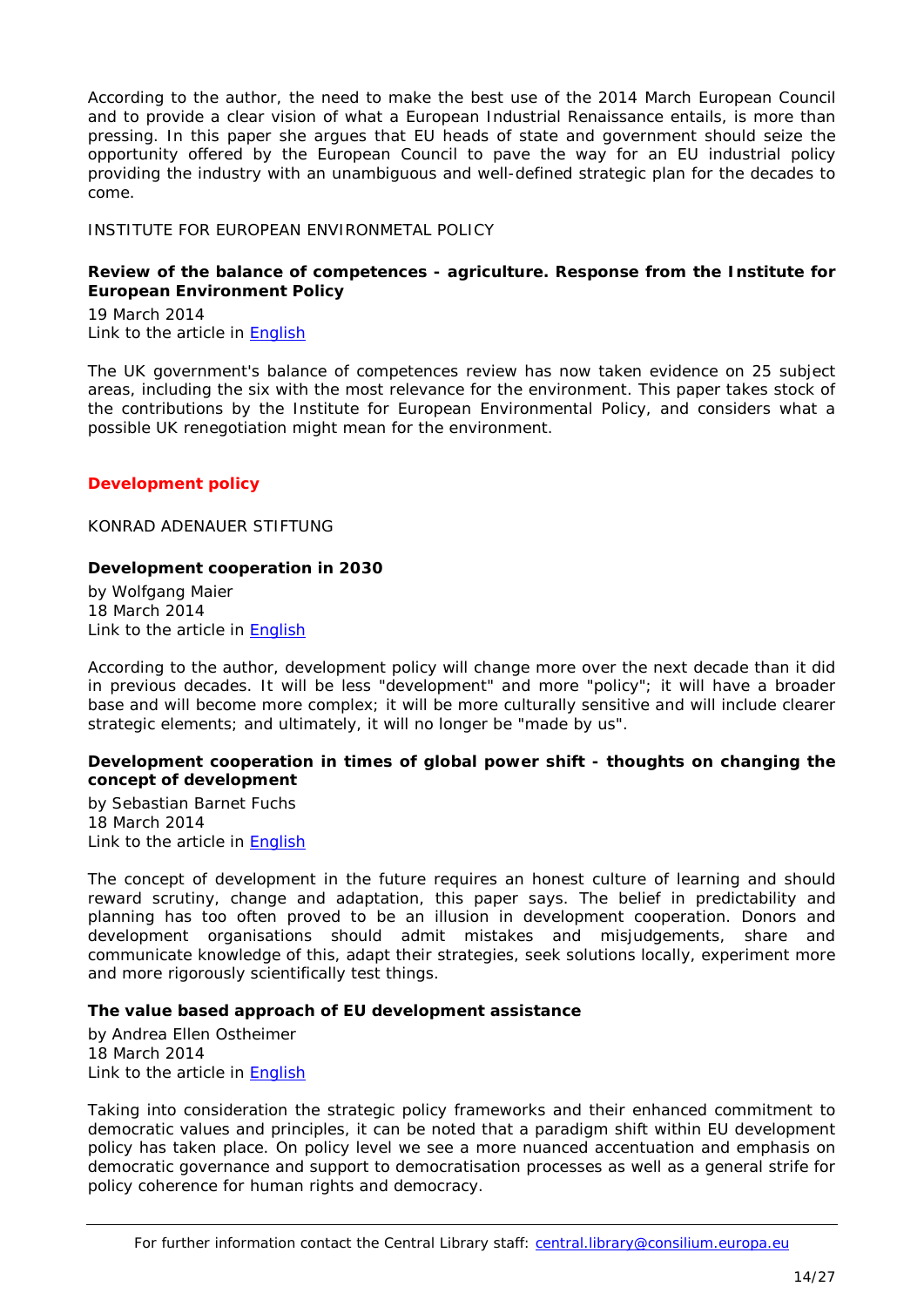# <span id="page-14-0"></span>*Migration*

<span id="page-14-1"></span>MIGRATION POLICY INSTITUTE

## <span id="page-14-2"></span>**The future of immigrant integration in Europe: mainstreaming approaches for inclusion**

by Elizabeth Collett and Milica Petrovic March 2014 Link to the article in [English](http://www.migrationpolicy.org/sites/default/files/publications/Mainstreaming-General-Report-FINALWEB_0.pdf)

This report assesses the degree to which four European countries have mainstreamed integration priorities across general policy areas such as education, employment, and social cohesion. The report shows how approaches to mainstreaming in Denmark, France, Germany, and the UK reflect each country's distinct ethnic profile, diversity, and social traditions. It also offers suggestions for future policy development.

The two reports that follow are part of a series that explores the labour market integration of *new immigrants in several European Union countries. For more information go to <http://www.migrationpolicy.org/>*

#### <span id="page-14-3"></span>**A precarious position: the labour market integration of new immigrants in Spain**

by Núria Rodríguez-Planas and Natalia Nollenberger March 2014 Link to the article in [English](http://www.migrationpolicy.org/sites/default/files/publications/DG-Employment-Spain-FINALWEB.pdf)

This report assesses how new immigrants to Spain fare in the country's labour market, evaluating the conditions under which they are able to find employment, and their progress out of unskilled work into middle-skilled jobs. The report analyses Spanish Labour Force Survey data from 2000 through 2011, and the findings suggest that for many workers, finding middle-skilled work alone isn't enough, and suggests that integration policies could aim to help workers transition from the secondary to the primary labour market in order to find their way into more stable employment.

## <span id="page-14-4"></span>**A tumultuous decade: employment outcomes of immigrants in the Czech Republic**

by Daniel Münich March 2014 Link to the article in [English](http://www.migrationpolicy.org/sites/default/files/publications/DG-Employment-Czech-Republic-FINALWEB.pdf)

This report presents detailed labour market outcomes for immigrant groups in the Czech Republic, focusing on trends according to year of arrival, country of origin, gender, level of education, and sector of employment. The analysis, based on data from the Czech Labour Force Survey, suggests that the challenge of reducing obstacles to immigrant workers' progression into more skilled employment are worth significant policy attention.

<span id="page-14-5"></span>CEPII

## <span id="page-14-6"></span>**Immigrants and firms' productivity: evidence from France**

by Cristina Mitaritonna, Gianluca Orefice and Giovanni Peri March 2014 Link to the article in [English](http://www.cepii.fr/PDF_PUB/wp/2014/wp2014-09.pdf)

Using micro-level data on French firms during the period 1995-2005, this report analyses the impact of an increase in local supply of immigrants on firms' immigrant employment and productivity. The findings show that immigrants may complement native workers, allow reallocation by skill in the firm and lower costs, and concludes that the effects could be beneficial for the firm and increase its productivity and profits.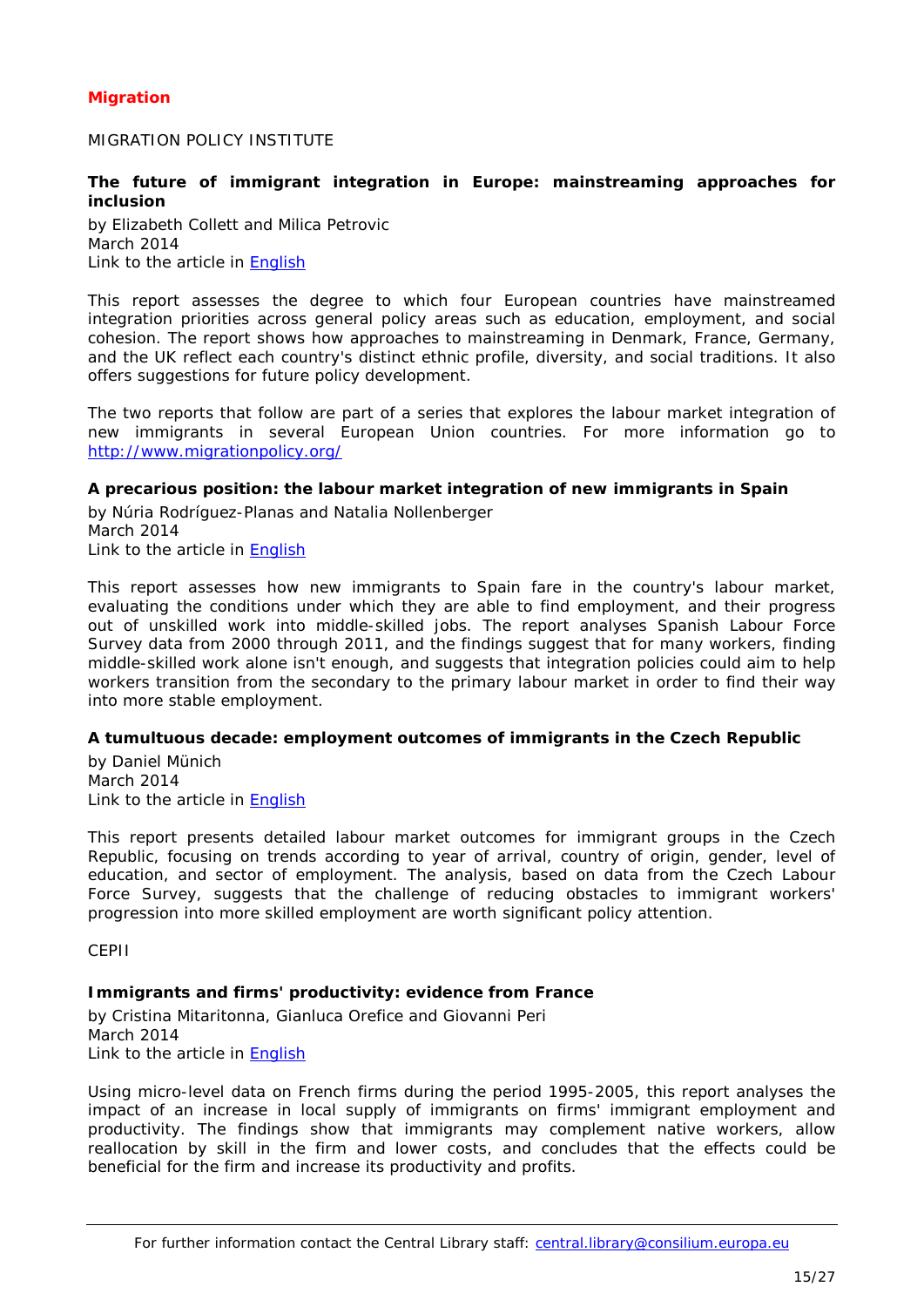#### <span id="page-15-0"></span>**BRUEGEL**

## <span id="page-15-1"></span>**The global race for talent: Europe's migration challenge**

by Rainer Münz 4 March 2014 Link to the article in [English](http://www.bruegel.org/download/parent/819-the-global-race-for-talent-europes-migration-challenge/file/1715-the-global-race-for-talent-europes-migration-challenge/)

Amid shifting worldwide demographic and economic trends, the pattern of international migration poses new questions. Europe has a unique challenge in its asymmetrical imbalance of labour supply-demand and growing social hostility to immigration. Migration requires long term policies spanning a time horizon well beyond and electoral cycle.

<span id="page-15-3"></span><span id="page-15-2"></span>CENTRE FOR EUROPEAN POLICY STUDIES

#### **What role for migration policy in the Ukraine crisis?**

by Elspeth Guild, Sergio Carrera and Joanna Parkin 27 March 2014 Link to the article in [English](http://www.ceps.be/ceps/dld/9118/pdf)

In light of the present Ukrainian crisis, this paper looks into EU tools for migration policy, like Mobility Partnerships (MP), which form part of the EU's Global Approach to Migration and Mobility and whether MP could be used credibly in Ukraine's case, avoiding the pitfalls of the EU's stance during the Arab Spring.

<span id="page-15-4"></span>EGMONT – ROYAL INSTITUTE FOR INTERNATIONAL RELATIONS

## <span id="page-15-5"></span>**From Lampedusa to the Post-Stockholm Programme: difficult European solidarity in the field of migration**

by Corinne Balleix 19 March 2014 Link to the article in [English](http://www.egmontinstitute.be/wp-content/uploads/2014/03/EPB-241.pdf)

The author argues that solidarity among Member States concerning migration appears fragile and under threat, a situation that could jeopardise the founding principle of the free movement of persons in the EU's space. The recent solidarity crisis among Member States was solved by an increased externalisation of the European migration policy. Consequently, for the EU to live up to its values, it will have to prove itself generous towards third countries, she concludes.

## <span id="page-15-6"></span>GERMAN MARSHALL FUND OF THE UNITED STATES

## <span id="page-15-7"></span>**Speed bumps and accelerators: emerging issues in transatlantic border management**

by Patryk Pawlak 11 March 2014 Link to the article in [English](http://www.gmfus.org/wp-content/blogs.dir/1/files_mf/1394551028Pawlak_SpeedBumpsAccelerators_Mar14_web.pdf)

This paper analyses some of the most pressing challenges to border management policies in the transatlantic area, namely Syrian refugees at the EU borders, drug traffic penetrating the US-Mexican border and migration motivated by economic reasoning. It also looks at border management in a broader context whereby borders represent the last line of "defence" before an external issue becomes an internal problem in the transatlantic area.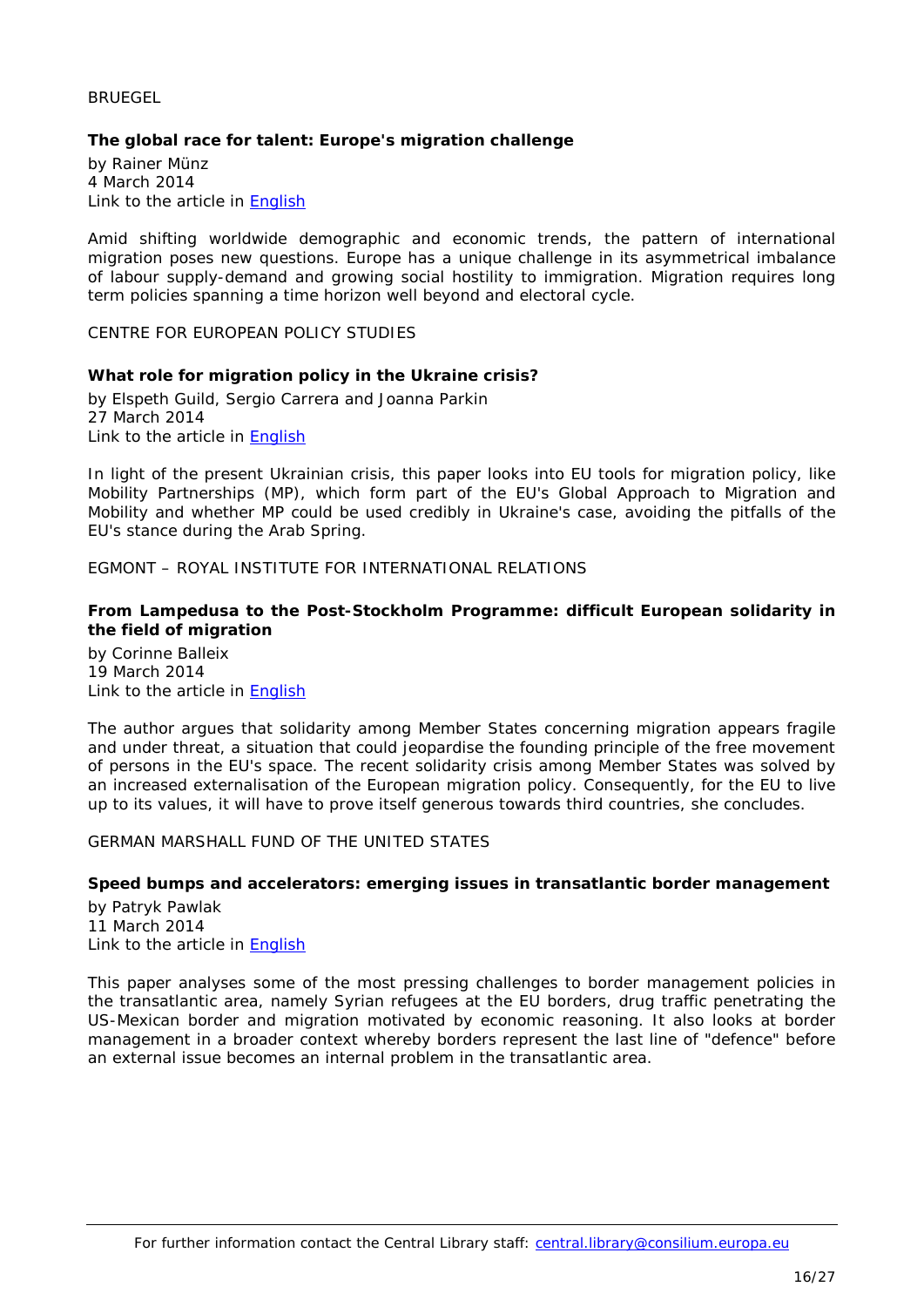## <span id="page-16-0"></span>*Energy and environment*

## <span id="page-16-1"></span>INSTITUT DER DEUTSCHEN WIRTSCHAFT KÖLN

## <span id="page-16-2"></span>**Erhöhung der EEG-Kosten als Investitionshemmnis für stromintensive Unternehmen**

by Hubertus Bardt 10 March 2014 Link to the article in [German](http://www.etracker.de/lnkcnt.php?et=lKbSM9&url=http%3A%2F%2Fwww.iwkoeln.de%2F_storage%2Fasset%2F148374%2Fstorage%2Fmaster%2Ffile%2F4222735%2Fdownload%2FIW%2520policy%2520paper%2520Investitionen%2520energieintensive%2520Unternehmen.pdf&lnkname=IW%20policy%20paper%20Investitionen%20energieintensive%20Unternehmen.pdf)

The reform of the support for renewable energies is discussed in German and European politics and the reduced EEG-surcharge for energy-intensive users is questioned. The European Commission has proposed new state aid rules, which will have impact on the investments for energy-intensive companies in Germany. According to this paper the energy policy would lead to relocations and expand the investments abroad. This would have negative consequences on the entire value chains and would decrease the innovative capacity of downstream industries.

<span id="page-16-3"></span>EGMONT – ROYAL INSTITUTE FOR INTERNATIONAL RELATIONS

#### <span id="page-16-4"></span>**Re-designing the European climate and energy policies post-2020**

by Clémentine d'Oultremont 28 March 2014 Link to the article in **English** 

Ensuring the sustainability, security and cost-competitiveness of energy supplies for the EU citizens are the main objectives of the EU climate and energy policy, which remains high on the EU agenda. Taking into account the changing energy dynamics, this paper analyses thus the state of play of these objectives today in order to better understand how the 2030 framework for climate and energy policies should be designed.

#### <span id="page-16-5"></span>FRIEDRICH-EBERT-STIFTUNG

#### <span id="page-16-6"></span>**Una transformación energética mundial**

by Nina Netzer and Bärbel Kofler March 2014 Link to the article in [Spanish](http://library.fes.de/pdf-files/iez/10609-20140408.pdf)

The authors state that the energy system is in a deep crisis, as fossil energy causes damage to the environment and leads to a centralised energy system. They advocate a global energetic transformation towards greater efficiency, reduction of energy consumption and exclusion of fossil and nuclear energy. To achieve this goal an alliance between civil society, politics, scientific community and economy is needed, they conclude.

#### <span id="page-16-8"></span><span id="page-16-7"></span>GERMAN INSTITUTE FOR ECONOMIC RESEARCH

## **Regulation, innovation and technology diffusion - evidence from building energy efficiency standards in Germany**

by Makram El-Shagi, Claus Michelsen and Sebastian Rosenschonz 27 March 2014 Link to the article in [English](http://www.diw.de/documents/publikationen/73/diw_01.c.441357.de/dp1371.pdf)

The authors analyse how energy efficiency regulations, in terms of minimum standards, affect energy-use in newly constructed buildings and how it induces innovation in the residentialbuilding industry. Their findings suggest that regulation significantly impacts technology adoption in low quality housing. This, in turn, induces improvements in the high quality segment where innovators respond to market signals.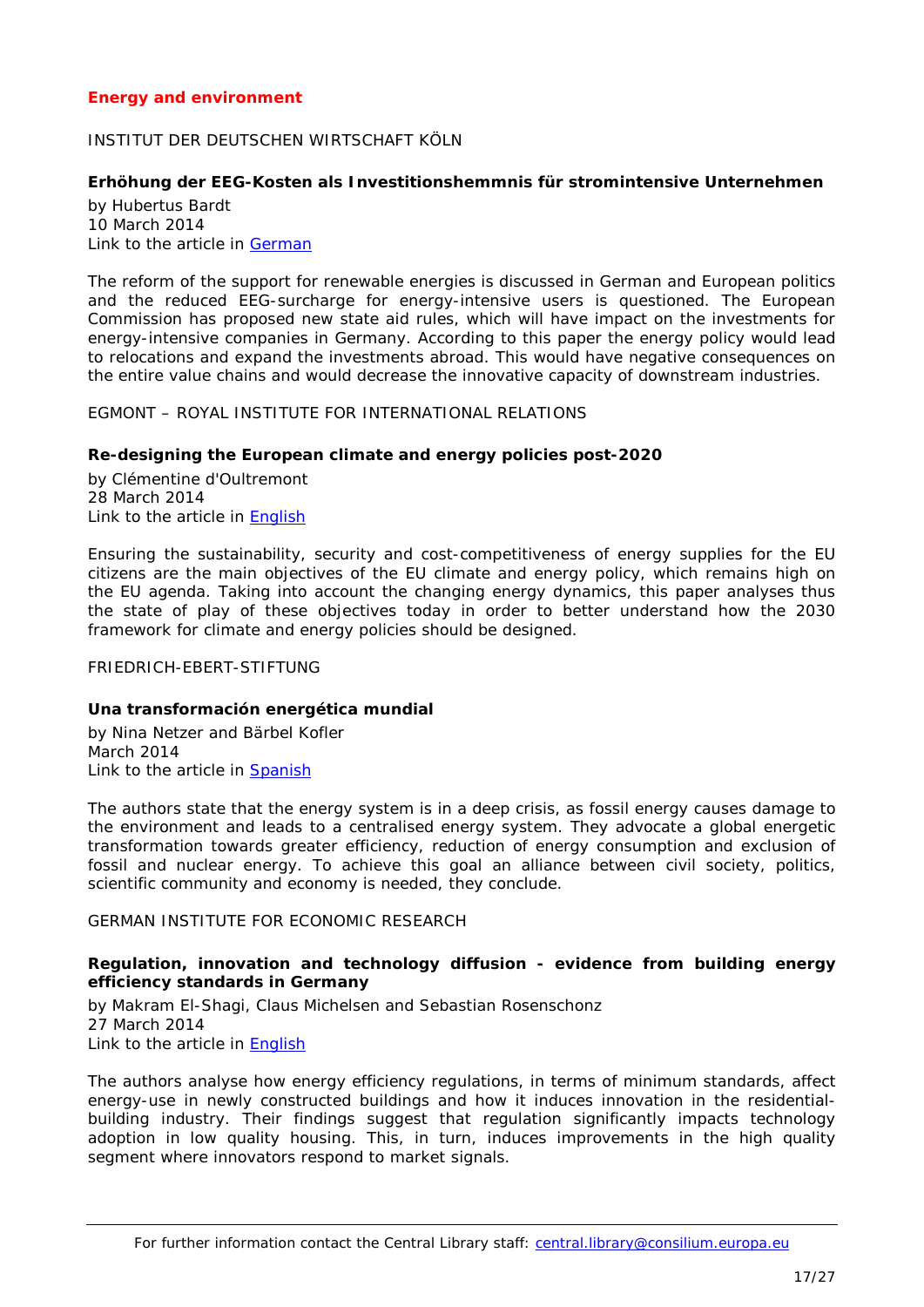#### <span id="page-17-0"></span>GERMAN MARSHALL FUND OF THE UNITED STATES

#### <span id="page-17-1"></span>**Creative destruction in the energy sector: from disruption to transformation**

by Guillaume Xavier-Bender, Ian Muir, Albert Bravo Biosca, John W. Jimison and Gerard Reid 5 March 2014

Link to the article in [English](http://www.gmfus.org/wp-content/blogs.dir/1/files_mf/1393622659JimisonEtAl_CreativeDestruction_Mar14_web.pdf)

This collection of papers presents the findings of a project which examined the disruptive effect of innovation on the energy sector, particularly centred on the electricity sector. The authors focus on the conditions necessary to ensure a smooth transformation of the power sector, market trends, and the consequences of technical innovation on investors and power markets.

<span id="page-17-3"></span><span id="page-17-2"></span>INSTITUTE FOR EUROPEAN ENVIRONMETAL POLICY

#### **Re-examining EU biofuels policy: a 2030 perspective**

by Catherine Bowyer, David Baldock, Bettina Kretschmer and Ben Allen 18 March 2014 Link to the article in [English](http://www.ieep.eu/assets/1359/IEEP_re-examining_EU_biofuels_policy_-_A_2030_perspective.pdf)

There is currently an important policy window that offers the opportunity to reshape EU biofuel and renewable energy policy, this paper says. The authors argue that policy must reflect the reality that while biomass in principle can be renewed, the overall quantity sustainably available is finite and must be shared across an emerging bio-economy.

<span id="page-17-4"></span>EUROPEAN UNION INSTITUTE FOR SECURITY

#### <span id="page-17-5"></span>**China's energy demands: are they reshaping the world?**

by Gerald Stang 28 March 2014 Link to the article in [English](http://www.iss.europa.eu/uploads/media/Brief_12_China_energy.pdf)

Both the EU and China are seeking to manage their energy dependency by diversifying suppliers, maximising domestic production, and improving energy efficiency. This paper examines the impact of China's growing imports on global energy markets and on suppliers in Africa, Asia and the Middle East. The author analyses if competition or cooperation becomes the dominant theme for other importers (notably in Europe) in response to China's growing role in the energy world.

<span id="page-17-6"></span>NOTRE EUROPE - JACQUES DELORS INSTITUTE / ORKESTRA - INSTITUTO VASCO DE COMPETITIVIDAD

#### <span id="page-17-7"></span>**Energy policy: European challenges, Spanish answer**

by Eloy Álvarez Pelegry and Macarena Larrea Basterra 14 Mars 2014 Link to the article in [English](http://www.eng.notre-europe.eu/media/energyeuandspain-alvarez-larrea-ne-jdi-mar14.pdf)

This paper aims to offer suggestions about energy policy in Spain, starting with analysing the trends in terms of policy objectives, targets, and instruments. This is completed with an overview of the characteristics of the Spanish energy sector as well as of the evolution of the liberalisation process. The last section of this paper suggests that the Spanish energy policy must be ambitious but flexible, focusing on some special aspects such as competitiveness, final demand and the need for a real liberalisation.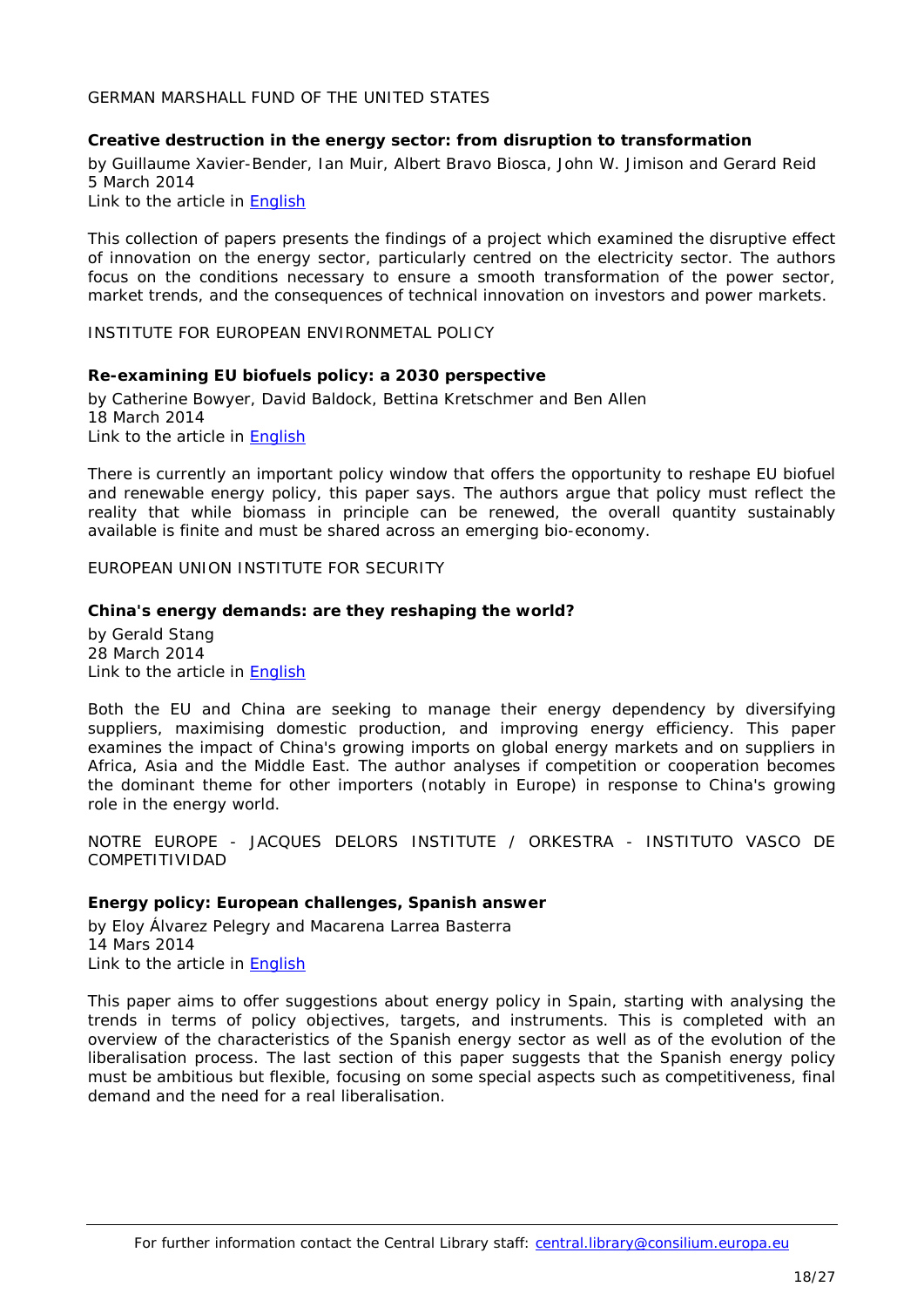## <span id="page-18-0"></span>*Defence*

<span id="page-18-1"></span>EASTERN EUROPE STUDIES CENTRE

# <span id="page-18-2"></span>**The prospects of the relationship of Lithuania and the United States of America**

by Vilius Ivanauskas, Laurynas Kasčiūnas, Simonas Klimanskis, Linas Kojala and Dovilė Šukytė 5 March 2014

Link to the article in [English](http://www.eesc.lt/uploads/news/id707/Prospects_Relationship_LTUandUSA.pdf)

This study assesses the compatibility of Lithuanian and US interests with respect to the international security architecture, development of NATO, interoperability between the EU CSDP and NATO, arms control and disarmament policy, and missile defence. It also explores the possibilities of strengthening the US−Lithuanian partnership in various sectors and it overviews Lithuanian interests in the context of EU negotiations with the US on the TTIP.

<span id="page-18-3"></span>HEINRICH BÖLL FOUNDATION

## <span id="page-18-4"></span>**The future of arms control**

by Alyson Bailes et al. March 2014 Link to the article in **English** 

The escalation of the armed conflict in Syria has been a painful reminder of the need to strengthen arms control and non-proliferation efforts with respect to weapons of mass destruction as well as conventional weapons. This paper takes this opportunity to figure out what steps should be taken to strengthen cooperative efforts in controlling and reducing military capabilities.

<span id="page-18-6"></span><span id="page-18-5"></span>CLINGENDAEL - NETHERLANDS INSTITUTE OF INTERNATIONAL RELATIONS

## **Sovereignty and defence cooperation**

by [Margriet Drent](http://www.clingendael.nl/person/margriet-drent) 26 March 2014 Link to the article in [English](http://www.clingendael.nl/sites/default/files/Clingendael%20Report%20-%20Sovereignty%20and%20Defence%20Cooperation.pdf)

This report assesses the role of parliaments in deepening defence cooperation by looking at the cases of the Netherlands and its main partners, Germany and Belgium. It argues that the involvement of parliaments in deeper defence cooperation can be improved without diminishing policy effectiveness. *Legitimacy* and *trust* are singled out as two elements of central importance. The report rounds off with recommendations on how to bridge the various conceptions of sovereignty and reconcile them with deeper defence cooperation.

<span id="page-18-8"></span><span id="page-18-7"></span>INSTITUT FRANÇAIS DES RELATIONS INTERNATIONALES

## **Quelles perspectives pour l'industrie européenne des armements terrestres?**

by Aude-Emmanuelle Fleurant and Yannick Queau March 2014 Link to the article in [French](http://www.ifri.org/downloads/fs50fleurantqueau.pdf)

The financial crisis and the ensuing sovereign debt crisis has put European countries under severe strain, prompting them to take fiscal consolidation measures affecting defence budgets. In this context, European arms manufacturers have looked for buoyant economies beyond Europe to maintain their market shares and outlets. As the fragmentation of the industry is proving to be the key challenge faced by these firms, this article explores several scenarios that could allow them to address it.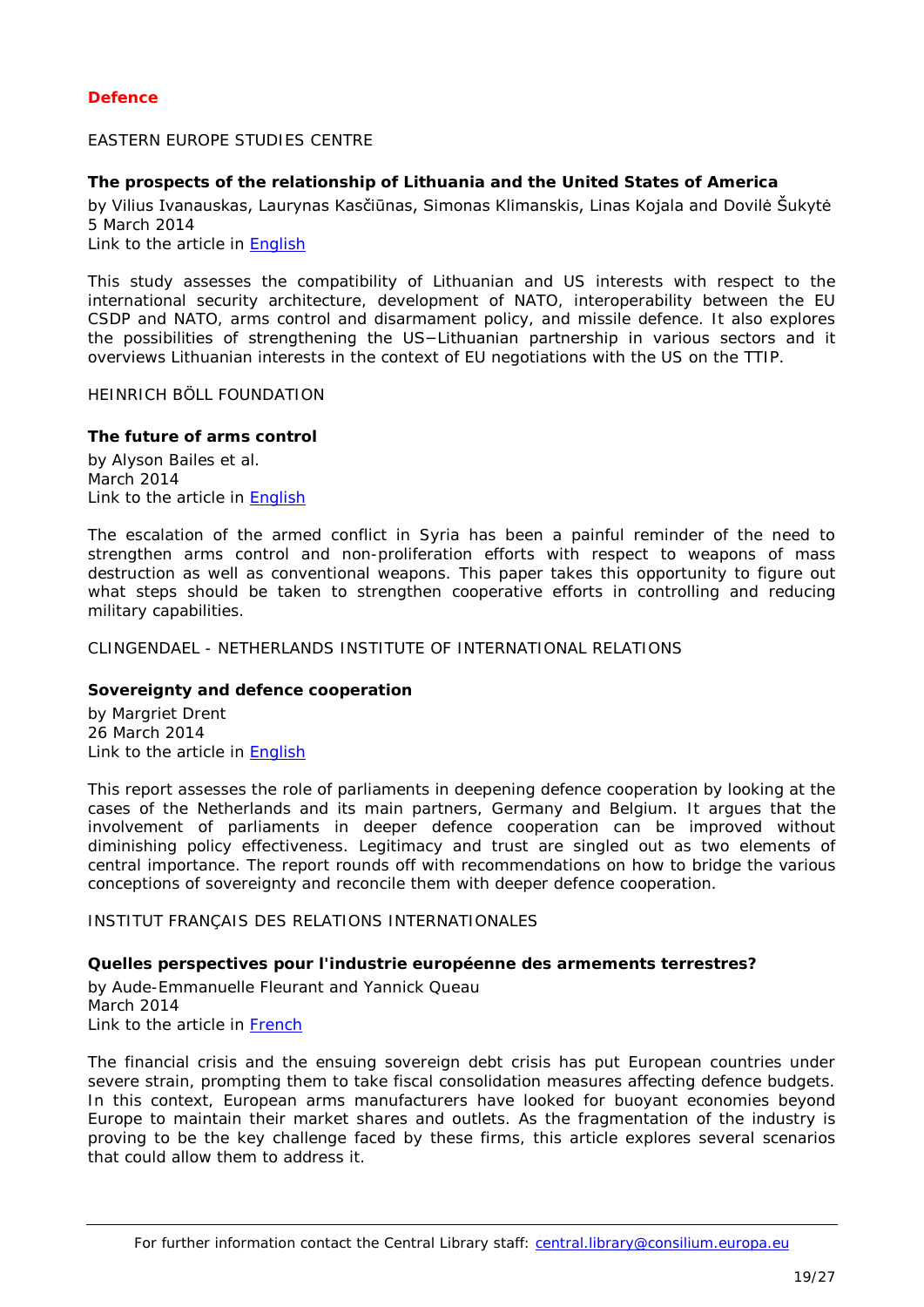# <span id="page-19-0"></span>**SECTION 2 - EXTERNAL RELATIONS**

## <span id="page-19-1"></span>*EU foreign policy*

<span id="page-19-2"></span>EUROPEAN POLICY CENTRE

#### <span id="page-19-3"></span>**Historic turning point or just another chapter? The results of a foreign-policy summit - post-summit analysis**

by Janis A. Emmanouilidis 24 March 2014 Link to the article in [English](http://www.epc.eu/documents/uploads/pub_4292_post-summit_analysis_-_24_march_2014.pdf)

The March 2014 European Council could enter the history books as a turning point, not only in the EU's relations with Russia but also in its role as a foreign policy actor. Events in Ukraine inevitably dominated the Summit, but also other issues were discussed. The author highlights the achievements and failures of the Summit.

<span id="page-19-4"></span>EUROPEAN CENTRE FOR DEVELOPMET POLICY MANAGEMET

## <span id="page-19-5"></span>**A closer look into EU's external action frontline. Framing the challenges ahead for EU Delegations**

by Damien Helly, Alisa Herrero, Anna Knoll, Greta Galeazzi and Andrew Sherriff March 2014 Link to the article in [English](http://www.ecdpm.org/Web_ECDPM/Web/Content/Download.nsf/0/081F2B267CABBB82C1257C8C00504621/$FILE/BN62_Framing%20the%20challenges%20ahead%20for%20EU%20Delegations_March%202014.pdf?bcsi_scan_dd8016818d07334e=0&bcsi_scan_filename=BN62_Framing%20the%20challenges%20ahead%20for%20EU%20Delegations_March%202014.pdf)

The authors state that the 'new' EU Delegations (EUDs) can be the best of both worlds – a long-term, 'whole-of-EU' approach to complement and work with the EU Member States' diplomatic assets – or the worst – a disjointed technocratic approach increasingly influenced by short-term Member States' political agendas. There is pressure for the EUDs to show results. Yet, the ultimate success of the EUDs depends on leadership and the willingness of all actors to develop effective internal and external relationships.

<span id="page-19-6"></span>EGMONT – ROYAL INSTITUTE FOR INTERNATIONAL RELATIONS

## <span id="page-19-7"></span>**The role of the European Union in the world**

by Eneko Landaburu 17 March 2014 Link to the article in [English](http://www.egmontinstitute.be/wp-content/uploads/2014/03/EPB22-ENG-def.pdf)

This paper examines possible means to strengthen the EU's foreign policy. Some of this progress could result from the implementation of the European Security Strategy or originate from the High Representative/Vice-president of the Commission. In addition, rethinking specific approaches could allow for significant improvements in key areas such as the EU's dealings with neighbour countries, its commercial relationship with the US, its energy security or its common security and defence policy.

<span id="page-19-8"></span>SHARAKA / ISTITUO AFFARI INTERNAZIONALI

## <span id="page-19-9"></span>**The role of mass media in building perceptions of EU-GCC relations and related impacts**

by Fatma Al Araimi and Cinzia Bianco 14 March 2014 Link to the article in [English](http://www.iai.it/pdf/Sharaka/Sharaka_RP_09.pdf)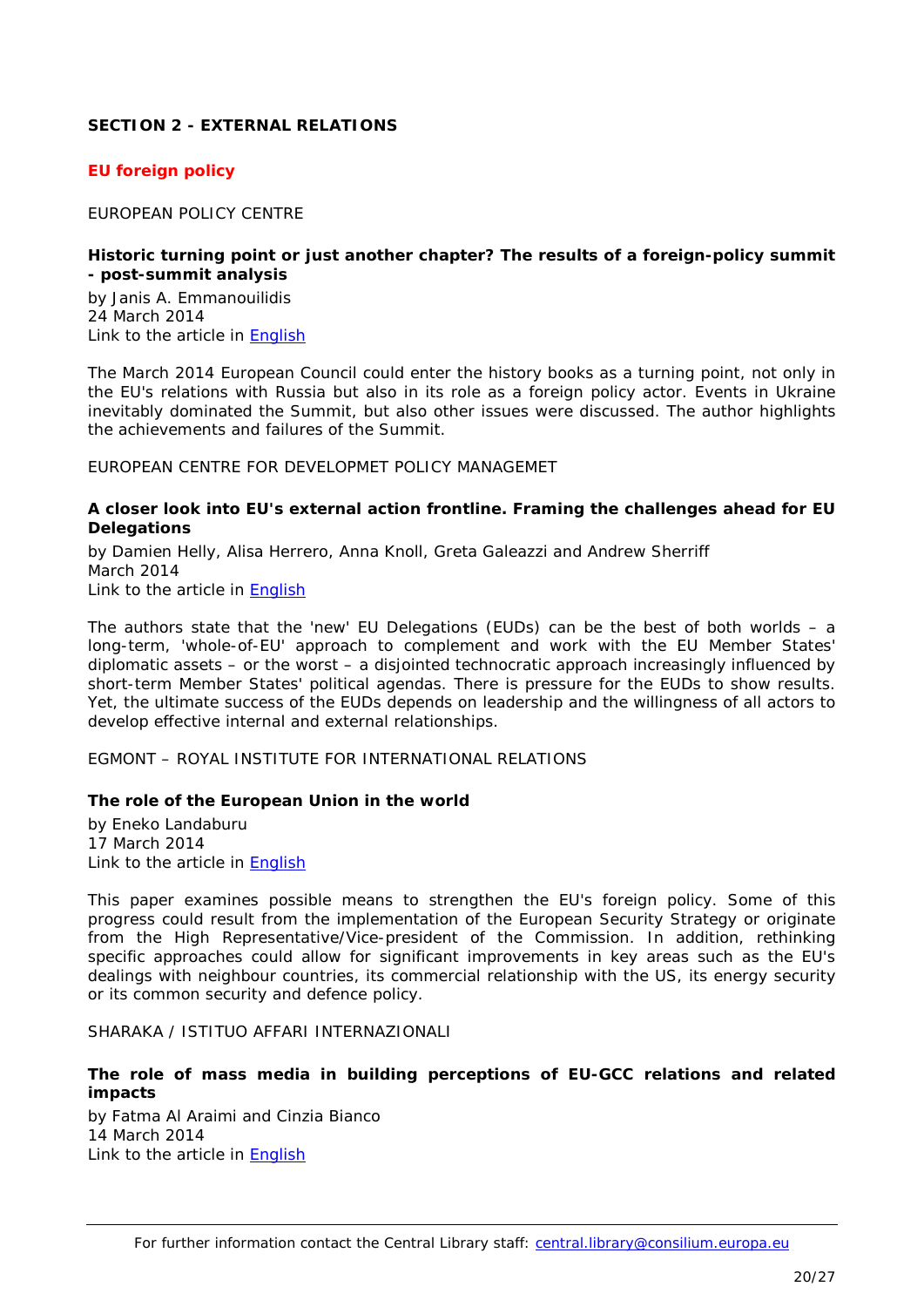This paper addresses the way the Gulf Cooperation Council region is presented in the EU media, and vice versa. The findings show a limited degree of familiarity and interaction, but at the same time a sort of latent interest, especially with regard to politics and economics. The lack of effective communication and significant media exposure has been acknowledged already in the relevant literature as a key factor at the root of several setbacks in the interregional dialogue. Concluding recommendations call for bridging this communication gap among media members and fostering more accurate and comprehensive reporting.

# <span id="page-20-0"></span>*EU trade*

<span id="page-20-2"></span><span id="page-20-1"></span>FINNISH INSTITUTE OF INTERNATIONAL AFFAIRS

## **Illicit trade flows: how to deal with the neglected economic and security threat**

by Karl Lallerstedt and Mikael Wigell 12 March 2014 Link to the article in [English](http://www.fiia.fi/assets/publications/bp151.pdf)

The authors state that illicit trade flows generate massive costs for the EU, yet the countermeasures have been inadequate. To address the problem, better data needs to be generated showing its extent and impact. Taking a holistic view of the various aspects of illicit trade is important to facilitate coordination among the relevant authorities. The costs of this work represent investments which – beyond enhancing security – will generate income by boosting tax revenues, reducing crime, creating jobs and driving economic growth.

<span id="page-20-3"></span>COLLEGE OF EUROPE / UNITED NATIONS UNIVERSITY - INSTITUTE ON COMPARATIVE REGIONAL INTEGRATION STUDIES

#### <span id="page-20-4"></span>**Shifting between hegemony and dominance? A neo-gramscian analysis of the EU as a structural foreign policy actor: the singular case of the Cariforum-EU Economic Partnership Agreement**

by Yentyl Williams March 2014 Link to the article in **English** 

The Economic Partnership Agreement (EPA) between the EU and Cariforum marks a substantive shift in trade relations between the regions and has far-reaching implications. This paper investigates into the details of structural embeddedness based on the EU's historic directionality towards the Caribbean region; notably, encouraging integration into the global capitalist economy by adapting to and adopting the ideals of neoliberal economics. The question to what extent the EPA is a structural foreign policy tool aimed at influencing and shaping the structures in the Caribbean is analysed in this paper.

## <span id="page-20-5"></span>CENTRE FOR EUROPEAN POLICY STUDIES

## <span id="page-20-6"></span>**The EU's use of "targeted" sanctions: evaluating effectiveness**

by Clara Portela 11 March 2014 Link to the article in [English](http://www.ceps.be/ceps/dld/9016/pdf)

This paper evaluates EU targeted sanctions through the analysis of four concrete examples: Myanmar, North Korean, Iran, and Zimbabwe. It presents the varying degrees of effectiveness, depending on the country. It suggests that sanctions are complex tools that have to be tailored to the specific conditions of the country, and flexible enough to respond to its continuous evaluation process.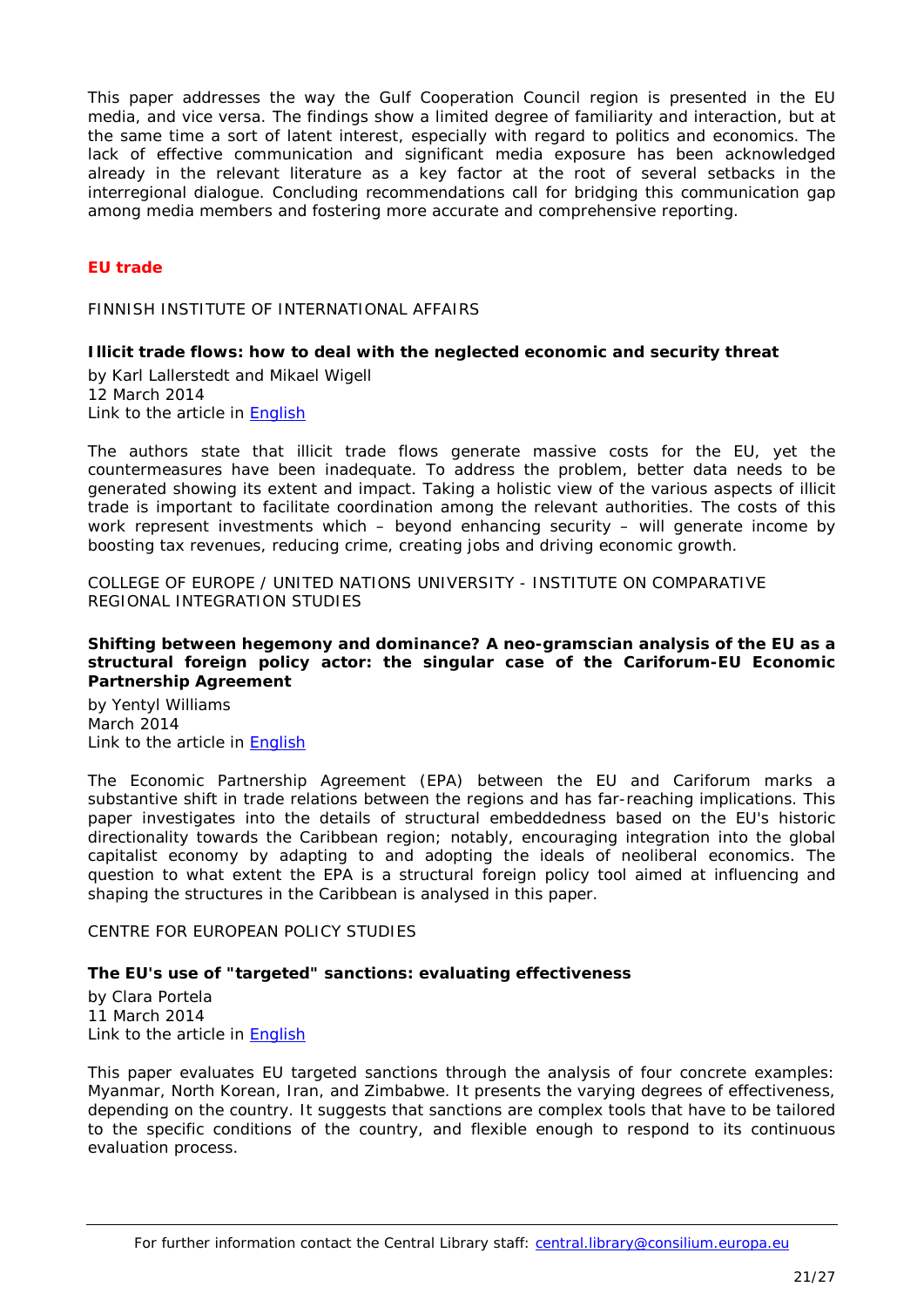# <span id="page-21-0"></span>*United States and the Transatlantic Trade and Investment Partnership*

<span id="page-21-1"></span>GERMAN MARSHALL FUND OF THE UNITED STATES / OCP POLICY CENTER

## <span id="page-21-2"></span>**Trade in the wider Atlantic and the Transatlantic Trade and Investment Partnership**

by Peter Sparding 6 March 2014 Link to the article in [English](http://www.gmfus.org/wp-content/blogs.dir/1/files_mf/1394136509Sparding_WiderAtlanticTrade_Feb14_web.pdf)

This paper illustrates and analyses the history of trade relations in the Atlantic and the changing trade patterns in the wider Atlantic region, and explores the potential impacts of the TTIP on geostrategic and economic developments in the region. It suggests that TTIP could have a "competitive liberalization" effect, whereby other actors would be compelled to adjust their trade policies to the openness and high standards of the US and Europe.

<span id="page-21-3"></span>ELCANO ROYAL INSTITUTE

#### <span id="page-21-4"></span>**US-EU trade negotiations: what is at stake?**

by Federico Steinberg 6 March 2014 Link to the article in **English** 

According to the author, closing an ambitious accord on trade and investments could result in a boost to the economic growth of the US and EU, as well as in a recovery of their economic and geopolitical leadership. However, it will be necessary not only to overcome domestic obstacles linked to protectionist interests on both sides of the Atlantic, but also convince the emerging countries to accept the regulatory standards agreed upon by the EU and the US, something which is far from certain.

#### <span id="page-21-5"></span>TRANSATLANTIC ACADEMY

## <span id="page-21-6"></span>**Tests of partnership: transatlantic cooperation in cyber security, internet governance, and data protection**

by Annegret Bendiek 6 March 2014 Link to the article in [English](http://www.gmfus.org/wp-content/blogs.dir/1/files_mf/1392931586Bendiek_TestsofPartnership_Feb14_web.pdf)

The author states that although relations are being tested by recent developments, the transatlantic cyber partnership continues to stand on a solid normative and institutional foundation. The controversy surrounding the NSA's espionage activities should not be misunderstood as an existential threat to the transatlantic partnership. Instead, transatlantic differences can and should be speedily resolved through political dialogue.

#### <span id="page-21-7"></span>*Russia*

<span id="page-21-8"></span>INSTITUT FRANÇAIS DES RELATIONS INTERNATIONALES

## <span id="page-21-9"></span>**Rosneft, Gazprom and the government: the decision-making triangle on Russia's energy policy**

by Pawel Baev March 2014 Link to the article in [English,](http://www.ifri.org/downloads/ifrirnv75pbaevenergyengmarch2014.pdf) in [French](http://www.ifri.org/downloads/ifrirnv75pbaevenergiefrmars2014.pdf) and in [Russian](http://www.ifri.org/downloads/ifrirnv75pbaevenergyrumarch2014.pdf)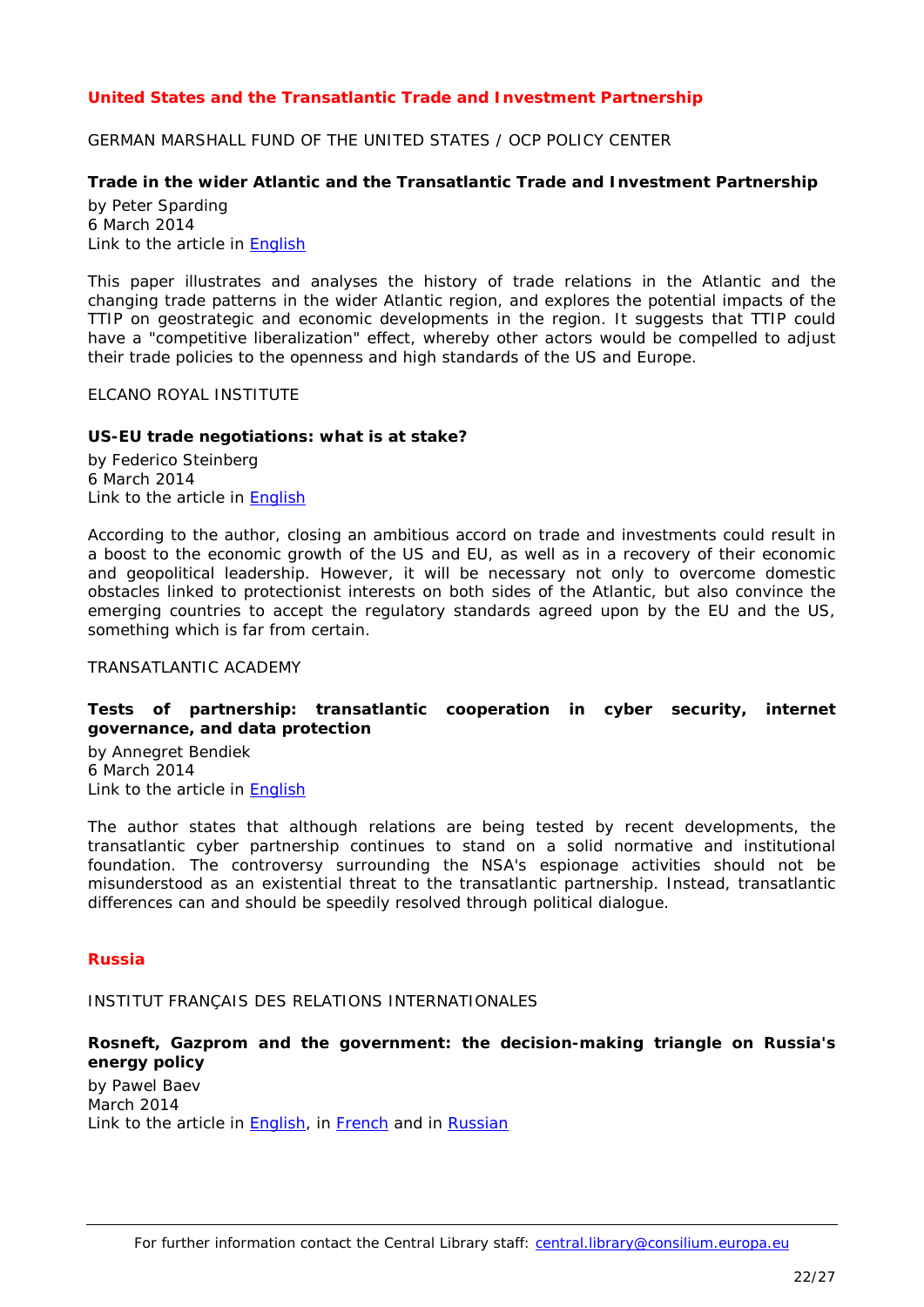The author argues that problems in the Russian energy sector are caused by the system of decision-making on oil and gas matters, in which Putin acts as a supreme arbiter in the triangle formed by the government and two super-large state companies—*Gazprom* and *Rosneft*. He also analyses how Russia exposes itself to many risks in the fast-moving global revolution in energy affairs. Russia has entered the phase of economic stagnation, and the under-performance of the energy sector is one of the key determinants of the durability of this trend. Energy export can no longer be wielded as a heavy-impact instrument of foreign policy, he concludes.

## <span id="page-22-0"></span>FRIEDRICH-EBERT-STIFTUNG

## <span id="page-22-1"></span>**Vom Wirtschaftswunder in die Dauerkrise. Russlands Ökonomie vor einem Wendepunkt?**

by Rudolf Traub-Merz March 2014 Link to the article in [German](http://library.fes.de/pdf-files/id-moe/10603.pdf)

This article widely examines Russia's economic situation. Recently the Russian state achieved a balanced budget and a reduction of the inflation rate, but the growth rate fell widely below the predictions in 2013 and the rouble experienced an appreciation, which weakens the economy's competitiveness in the global markets. In order to stimulate the economy, the author suggests a modernisation of the state enterprises and a capital investment policy, which would aim at a re-industrialisation.

#### <span id="page-22-3"></span><span id="page-22-2"></span>*Ukraine*

<span id="page-22-4"></span>GERMAN MARSHALL FUND OF THE UNITED STATES

## **What is at stake in Ukraine. Europe and the United States need to do what it takes to protect the right of the Eastern Partnership countries to choose their future**

by Daniela Schwarzer and Constanze Stelzenmüller 19 March 2014 I ink to the article in **English** 

This paper suggests that the EU together with the US must now do what it takes to protect Ukraine's right to choose its future path. The authors analyse how Western foreign policy could handle the current situation. The suggest that Europeans will have to pay a price for Ukraine's transformation, but the cost of not countering Russian attempts to destabilize Ukraine would be even higher.

<span id="page-22-6"></span><span id="page-22-5"></span>INSTITUTO PORTUGUÊS DE RELAÇÕES INTERNACIONAIS

## **A crise na Ucrânia: a mudança alemã**

by Patrícia Daehnhardt 21 March 2014 Link to the article in [Portuguese](http://www.ipri.pt/publicacoes/working_paper/pdf/OP57_UCranica_PD_240314.pdf)

This paper predicts the impact of the crisis in Ukraine on European foreign policy. Three reactions to Russia's position can be expected: firstly, the post-Cold War order will be redefined considering the re-appearing salience of an East-West confrontation; secondly, the crisis will reinforce the transatlantic cooperation as well as the EU internal cooperation in foreign affairs; finally, German foreign policy towards Russia will change considerably.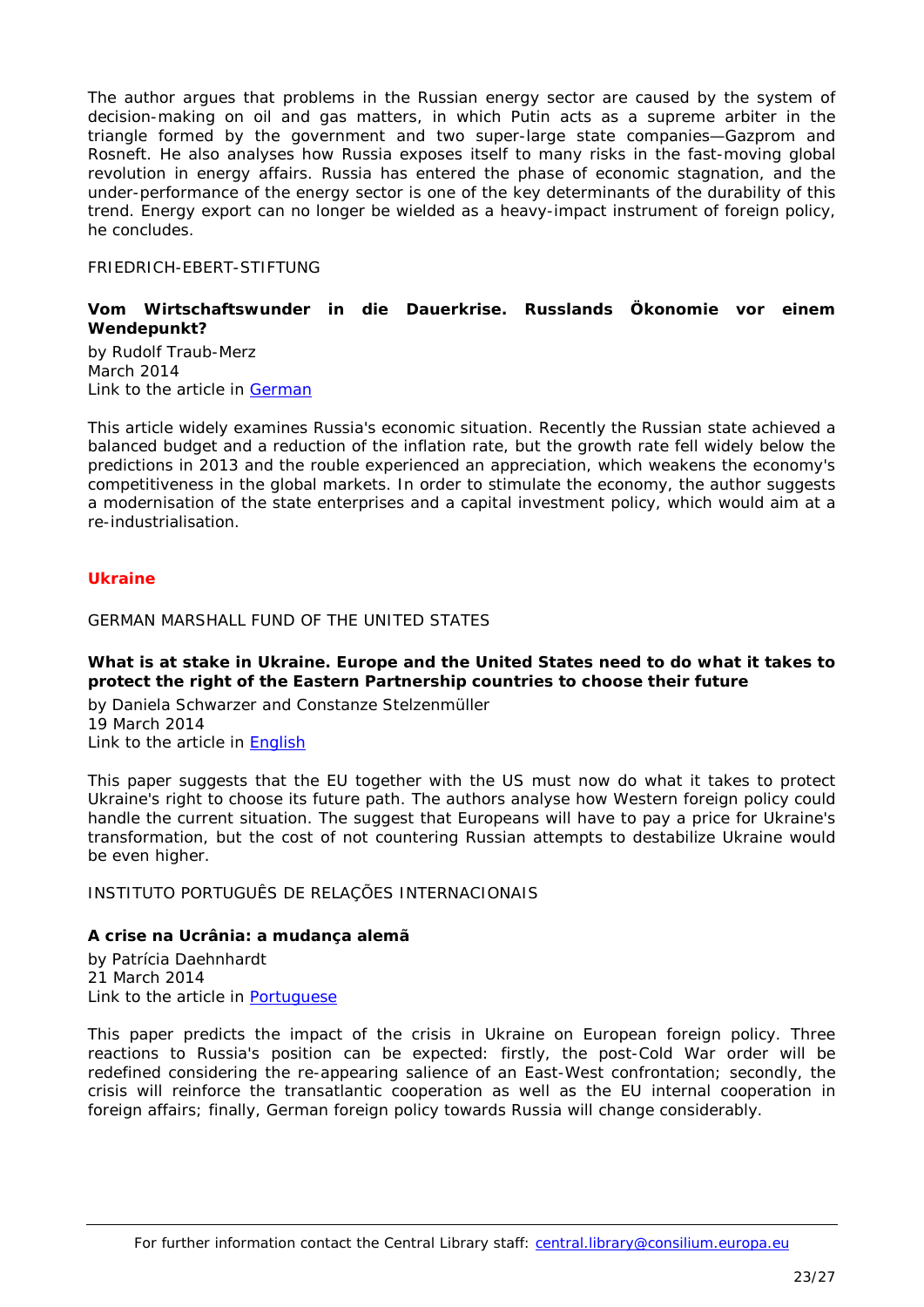#### <span id="page-23-0"></span>FRIEDRICH-EBERT-STIFTUNG

#### <span id="page-23-1"></span>**The future of EU-Ukraine relations. Four scenarios**

by Olga Averina et al. March 2014 Link to the article in [English](http://library.fes.de/pdf-files/id-moe/10608.pdf)

The authors sketch four scenarios on the state of EU-Ukraine Relations in the year 2030. Two scenarios describe a process of Ukraine moving towards the EU: the "Highway"-Scenario, in which Ukraine is a full member, and the "Speed-limit Road", in which Ukraine is a "bridge" between the EU and Russia. The other two scenarios see Ukraine either in an unchanged position or in a stronger involvement in the Eurasian space.

<span id="page-23-2"></span>MADARIAGA - COLLEGE OF EUROPE FOUNDATION

#### <span id="page-23-3"></span>**Framing the international context of the Ukrainian crisis**

by Marco Giuli March 2014 Link to the article in [English](http://www.madariaga.org/images/madariagapapers/march-2014%20giuli%20-%20framing%20the%20international%20context%20of%20the%20ukrainian%20crisis.pdf)

This paper focuses on specific aspects of the current crisis in Ukraine, taking into consideration the positions of the major players in the international system. It argues that Russian assertiveness is a sign of extreme weakness which is not in the interest of the US, whilst the approach of European countries risks becoming a factor of significant instability within Ukraine.

## <span id="page-23-5"></span><span id="page-23-4"></span>*Turkey*

<span id="page-23-6"></span>ISTITUO AFFARI INTERNAZIONALI

## **Turkey's potential role in the emerging South-Eastern Mediterranean energy**

by Elif Burcu Günaydın 5 March 2014 Link to the article in [English](http://www.iai.it/pdf/DocIAI/iaiwp1405.pdf)

The reserves of the South-Eastern Mediterranean gas findings can be a regional game changer, promising a considerable amount of gas surplus to be exported. The main export route and potential customers are still being debated, with Turkey being the most feasible option both as a customer and a transport route. Nevertheless, the fact that Israel and Cyprus are the first two explorers of significant resources complicates considerably the situation. Optimistically, the reserves may lead to a solution to the Cyprus conflict and restore diplomatic ties between Israel and Turkey.

<span id="page-23-8"></span><span id="page-23-7"></span>CENTRE FOR EUROPEAN POLICY STUDIES

#### **EU-Turkey relations: turning vicious circles into virtuous ones**

by Steven Blockmans 26 March 2014 Link to the article in [English](http://www.ceps.be/ceps/dld/9096/pdf)

This papers analyses the current status of EU-Turkey relations. Turkey will hold key elections in the coming months that could influence the Turkish side of the talks. On the EU side, the "new approach" to accession negotiation, covering two key chapters, 23 (judiciary and fundamental rights) and 24 (justice, freedom and security), could give new momentum to a process that looks going nowhere presently, according to the author.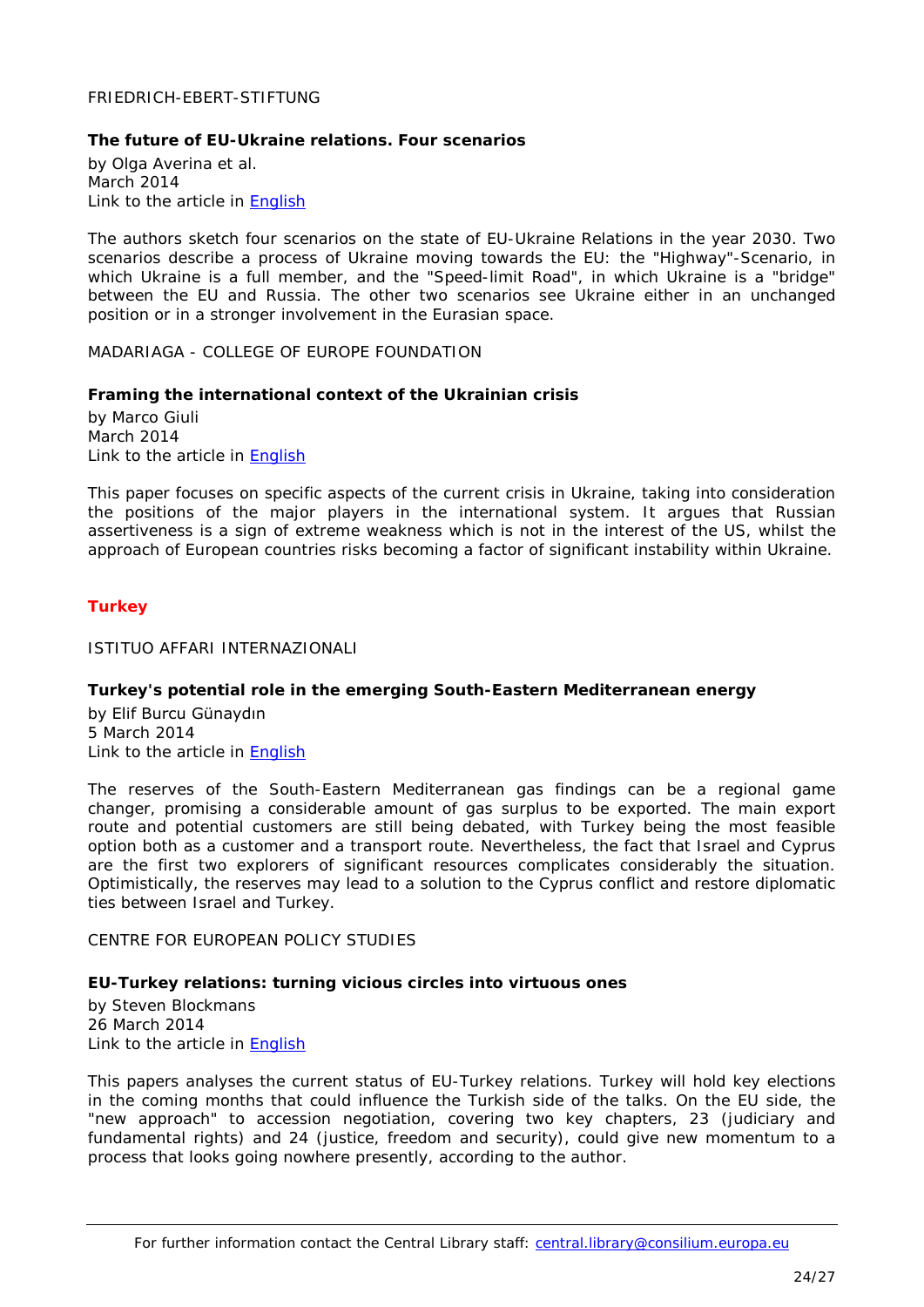# <span id="page-24-1"></span><span id="page-24-0"></span>*Libya*

## ISTITUTO PER GLI STUDI DI POLITICA INTERNAZIONALE

## <span id="page-24-2"></span>**Europe and the Libyan crisis: a failed state in the backyard?**

by Arturo Varvelli 3 March 2014 Link to the article in [English](http://www.ispionline.it/sites/default/files/pubblicazioni/analysis__237_2014_0.pdf)

This report analyses the current situation in Libya in the aftermath of the elections to the Constitutional Assembly. Unlike other countries where the Arab Spring has brought to power groups related to the Muslim Brotherhood, Libya has partially escaped this fate. The EU and its individual members are trying to support Libyan transition, but, till now, they have had little impact on stabilization.

## <span id="page-24-3"></span>*Asia*

<span id="page-24-4"></span>FRIDE / AGORA ASIA-EUROPE

## <span id="page-24-5"></span>**Mapping EU-ASEAN relations**

by Gauri Khandekar 5 March 2014 Link to the article in [English](http://www.fride.org/download/Mapping_EU_ASEAN_Relations.pdf)

This publication provides an in-depth review of the EU's relationship with the ASEAN and each of its 10 member countries. EU-ASEAN bilateral ties have undergone much progress in recent years. They are multi-layered, and cover a wide array of issues. By working with ASEAN, the EU enhances its presence in Asia and supports regional cooperation and multilateralism at large. This publication argues that the two parties should build on these achievements and deepen their partnership to exploit its full potential.

## <span id="page-24-6"></span>EUROPEAN INSTITUTE FOR ASIAN STUDIES

## <span id="page-24-7"></span>**China's rise in Central Asia: implications for EU interests**

by Yu Xichao March 2014 Link to the article in [English](http://www.eias.org/sites/default/files/EU-Asia-at-a-glance-Yu_Xichao-China-Central-Asia.pdf)

The author examines the rise of Central Asia from a marginal position to becoming one of the top priorities in China's foreign policy strategy. The region is of great geostrategic importance, and the increasing Chinese influence has sped up competition among major powers to defend their interests there, including Russia, the US, EU, Turkey and India. The EU has been Central Asia's biggest trading partner for decades, but it was passed by China in 2010. The EU has to define the role it will play in order to safeguard its own interests, the author concludes.

## <span id="page-24-8"></span>**The final frontier: the EU's development policy in Myanmar**

by András Áron Megyeri March 2014 Link to the article in **English** 

This paper examines the difficulties Myanmar faces three years after the peace progress. The country remains plagued by corruption, ethnic conflicts, and religious tensions. It also shows that there is an increasing need to align EU development aid policy and frontier investments in order to tackle the asymmetric security challenges of drug trade and organised crime originating from Myanmar.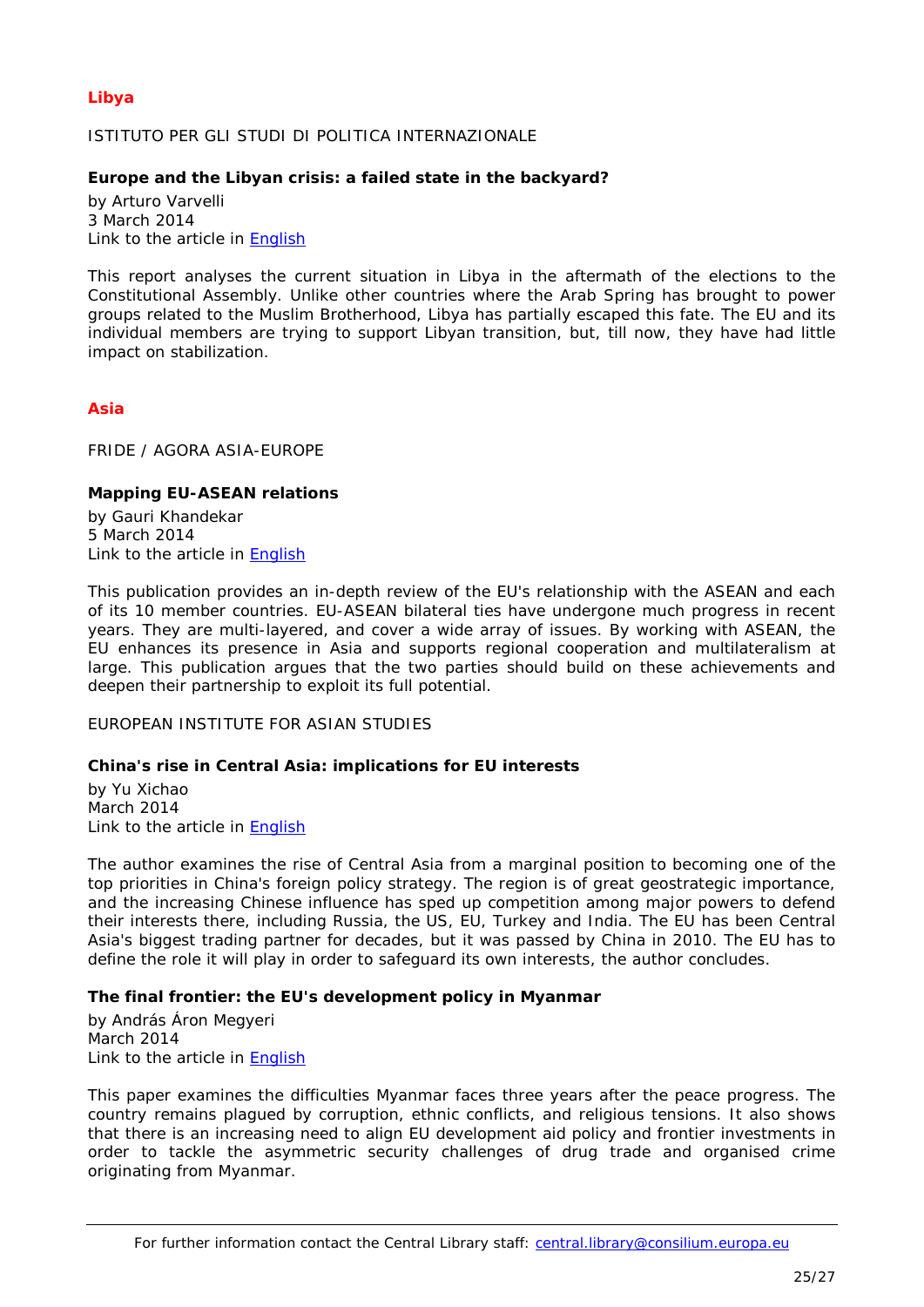# <span id="page-25-0"></span>**SPECIAL FOCUS - SOCIAL POLICY**

<span id="page-25-1"></span>FRIENDS OF EUROPE

## <span id="page-25-2"></span>**A European Social Union: 10 tough nuts to crack**

by Frank Vandenbroucke and Bart Vanhercke 5 March 2014 Link to the article in [English](http://www.friendsofeurope.org/Portals/13/Events/WorkingGroups/Social_Europe/03_03_14_Report_SocialUnion_FINAL_V.pdf)

This report is intended as a stimulus to widen the debate about the EU's social policy options once a new European Commission and European Parliament are in place. It stresses the necessity of an European Social Union and examines the steps towards this goal in different policy fields.

<span id="page-25-4"></span><span id="page-25-3"></span>ELCANO ROYAL INSTITUTE / POLICY NETWORK / ISTITUO AFFARI INTERNAZIONALI

## **The unhappy state of the Union. Europe needs a new Grand Bargain**

by Loukas Tsoukalis 26 March 2014 Link to the article in **English** - Partially available in **Italian** 

The author analyses the manifold problems of the EU, particularly the eurozone crisis, the euroscepticism and the divisions between the Member States. He argues that Europe needs a new grand bargain, which only can be initiated by the stronger countries, and that supply-side economics and the goal of long-term fiscal consolidation need to be matched urgently with measures to boost demand and stimulate growth. The European project needs to become more inclusive again, thus increasingly catering for the needs of those on the losing side of a long economic transformation.

<span id="page-25-6"></span><span id="page-25-5"></span>EGMONT – ROYAL INSTITUTE FOR INTERNATIONAL RELATIONS

## **The case for a European Social Union**

by Frank Vandenbroucke 18 March 2014 Link to the article in [English](http://www.egmontinstitute.be/wp-content/uploads/2014/03/EPB-23.pdf)

This paper discusses the notion of a 'European Social Union', in which European countries would cooperate with an explicit social purpose. A European Social Union should not be seen as an idealistic bridge too far. Instead, a Social Union is both desirable and necessary for the eurozone and wider European integration.

#### <span id="page-25-7"></span>CARITAS EUROPA

## <span id="page-25-8"></span>**The European crisis and its human cost: a call for fair alternatives and solutions**

by Ann Leahy, Seán Healy and Michelle Murphy March 2014 Link to the article in **English** - Partially available in **Greek**, in [Italian,](http://www.caritas.eu/sites/default/files/caritascrisisreport_2013_it.pdf) in [German](http://www.caritas.eu/sites/default/files/caritascrisisreport_2013_de_.pdf) and in [French](http://www.caritas.eu/sites/default/files/caritascrisisreport_2013_fr.pdf)

This paper reports the findings from a Caritas Europe study on the impact of the economic crisis and austerity policies on the EU's most vulnerable people, with a focus on Cyprus Greece, Ireland, Italy, Portugal, Romania and Spain. It finds that austerity measures are impacting very negatively on the lives of people in poverty, and driving many more into poverty for the first time. It concludes with recommendations aimed at European Institutions, national and local governments, and NGOs.

For further information contact the Central Library staff: central.library@consilium.europa.eu